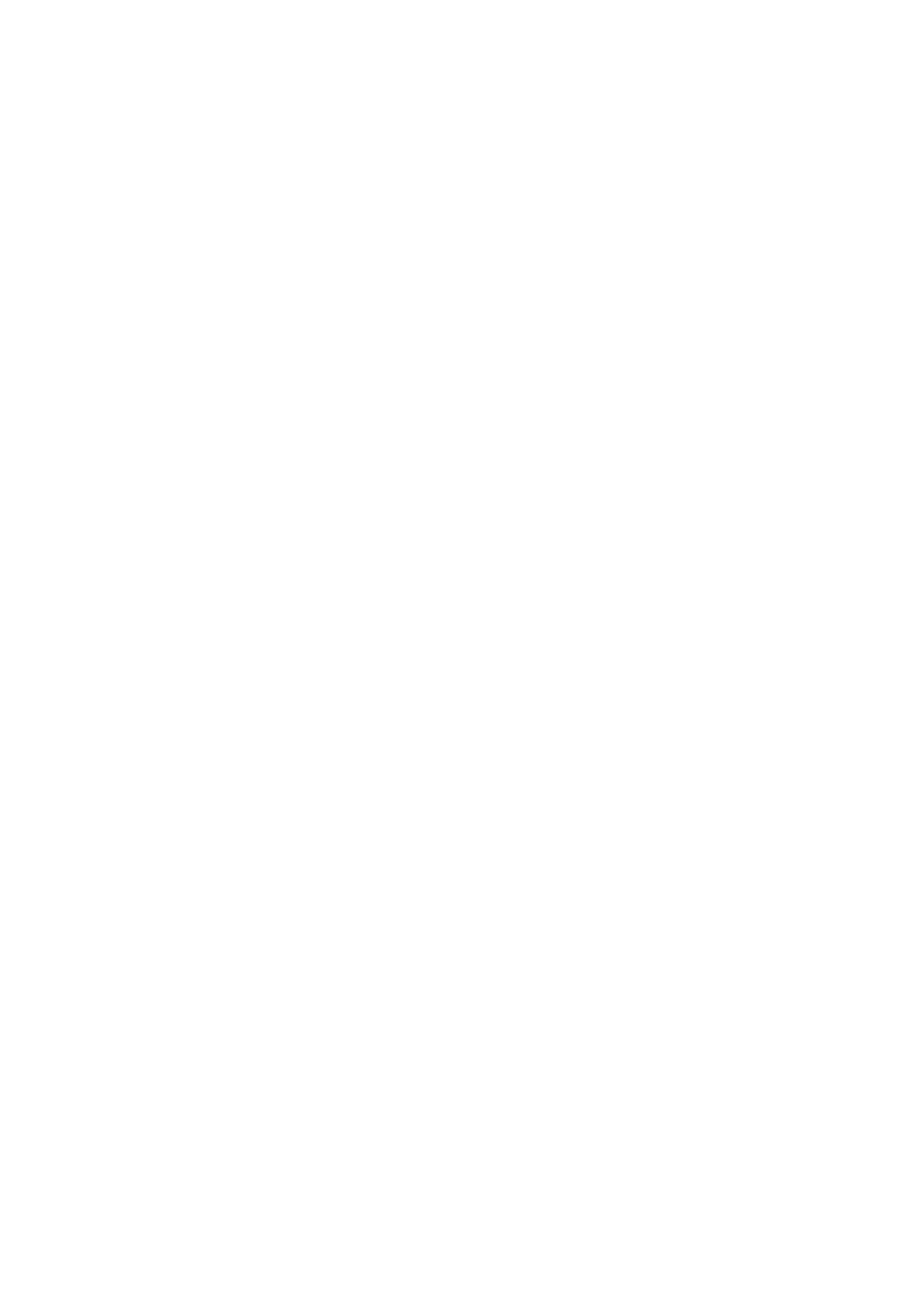# **Contents**

| Table 9 - Average Weekly Earnings and Hours by Gender and Economic Sector  17              |  |
|--------------------------------------------------------------------------------------------|--|
| Table 10 - Average and Median Weekly Earnings and Hours by Public/Private Sector Split  18 |  |
| Table 11 - Average Hourly Earnings (including overtime) for Full Time Employees 19         |  |
| Table 12 - Average Hourly Earnings (excluding overtime) for Full Time Employees 20         |  |
|                                                                                            |  |
|                                                                                            |  |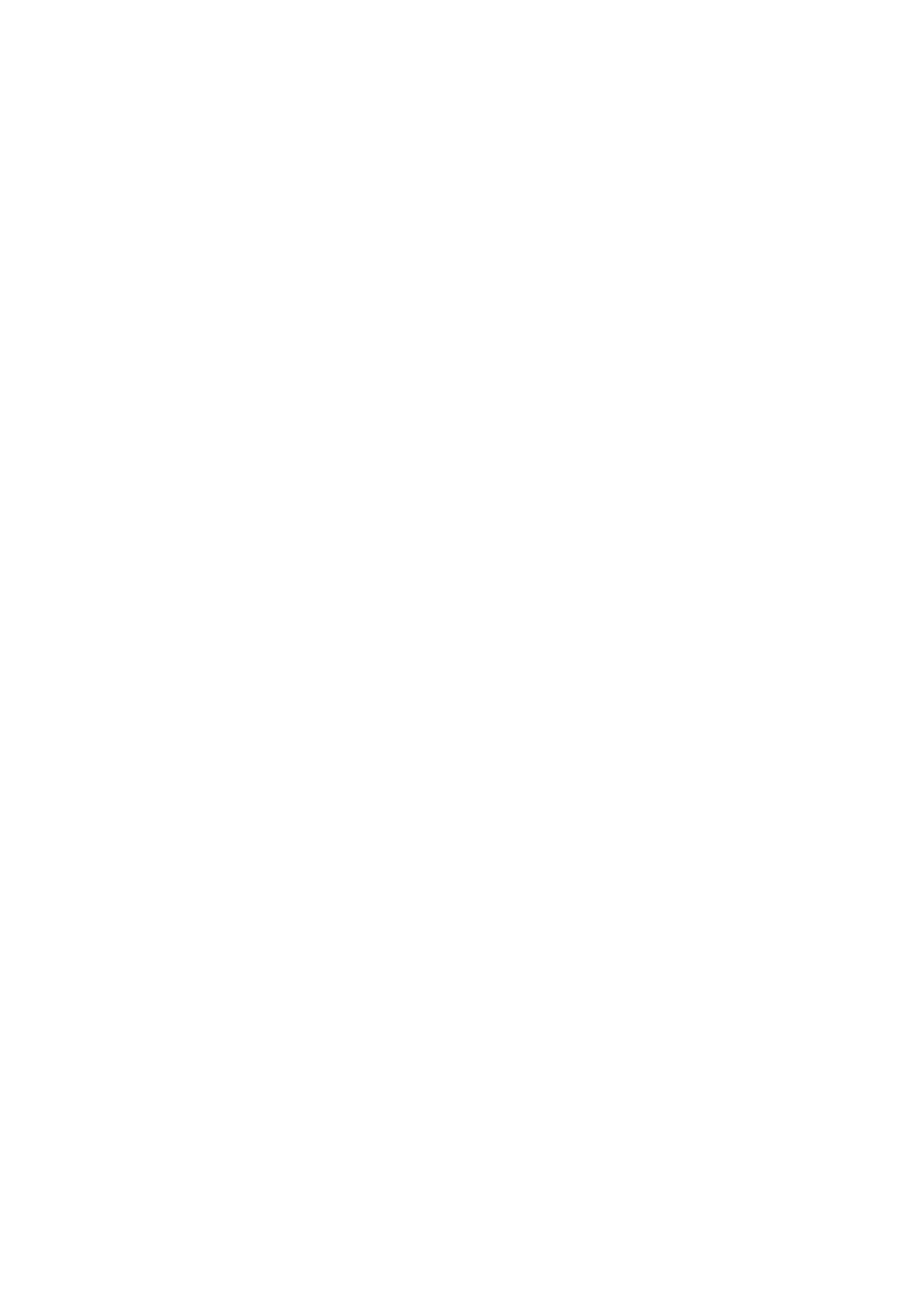- Median gross weekly pay of full-time employees was £537 [\(Table One\)](#page-6-1);
- Median full-time earnings increased by 0.5% between June 2015 and June 2016 (in real terms);
- Average gross weekly pay of full-time employees was  $E685$  [\(Table One\)](#page-8-0);
- Average full-time earnings increased by 2.2% between June 2015 and June 2016 (in real terms);
- Full-time employees worked an average of 37.4 hours per week, including 1.1 hours of overtime [\(Table Four\)](#page-11-1);
- Overtime, incentive pay and shift premia made up 5.4% of employees' gross weekly earnings [\(Table Two\)](#page-9-0);
- Average earnings in the Isle of Man were 6.4% more than average earnings in the United Kingdom [\(Table Eight\)](#page-17-0), whilst median earnings were 0.3% lower than the United Kingdom;
- The average gross hourly pay including overtime was £19.20 [\(Table Four\)](#page-11-1).
- 70% of the randomly selected sample worked full time, 22% worked part time and 8% had zero contracted hours.

#### **Purpose**

The Isle of Man Earnings Survey is the equivalent of the UK Office for National Statistics' (ONS) Annual Survey of Hours and Earnings (ASHE). The Earnings Survey is carried out each year in order to identify the makeup of earnings of Isle of Man employees. The results have been analysed to provide average and median earnings by sector as well as to consider the gender pay gap and the distribution of earnings. The average number of working hours of full time employees is also provided as a point of interest.

### **Methodology**

The Earnings Survey is a statutory survey of the earnings received by employees in a set pay period and is conducted under the Statistics Act 1999.

A random sample of employees was drawn from income tax records and a questionnaire was sent to the last known employer of each of the selected employees. Employers were able to complete the questionnaire online or on paper.

The questionnaire requested details of the employee's sex, year of birth, occupation, industry, length of service, basic weekly hours, overtime hours and gross earnings. Information was requested on gross earnings split into basic pay, overtime pay, incentive payments, shift pay and other payments.

Questions were included to determine whether earnings had been affected by absence or the employee was paid adult rates. The information requested related to the pay period which included 14 June 2016.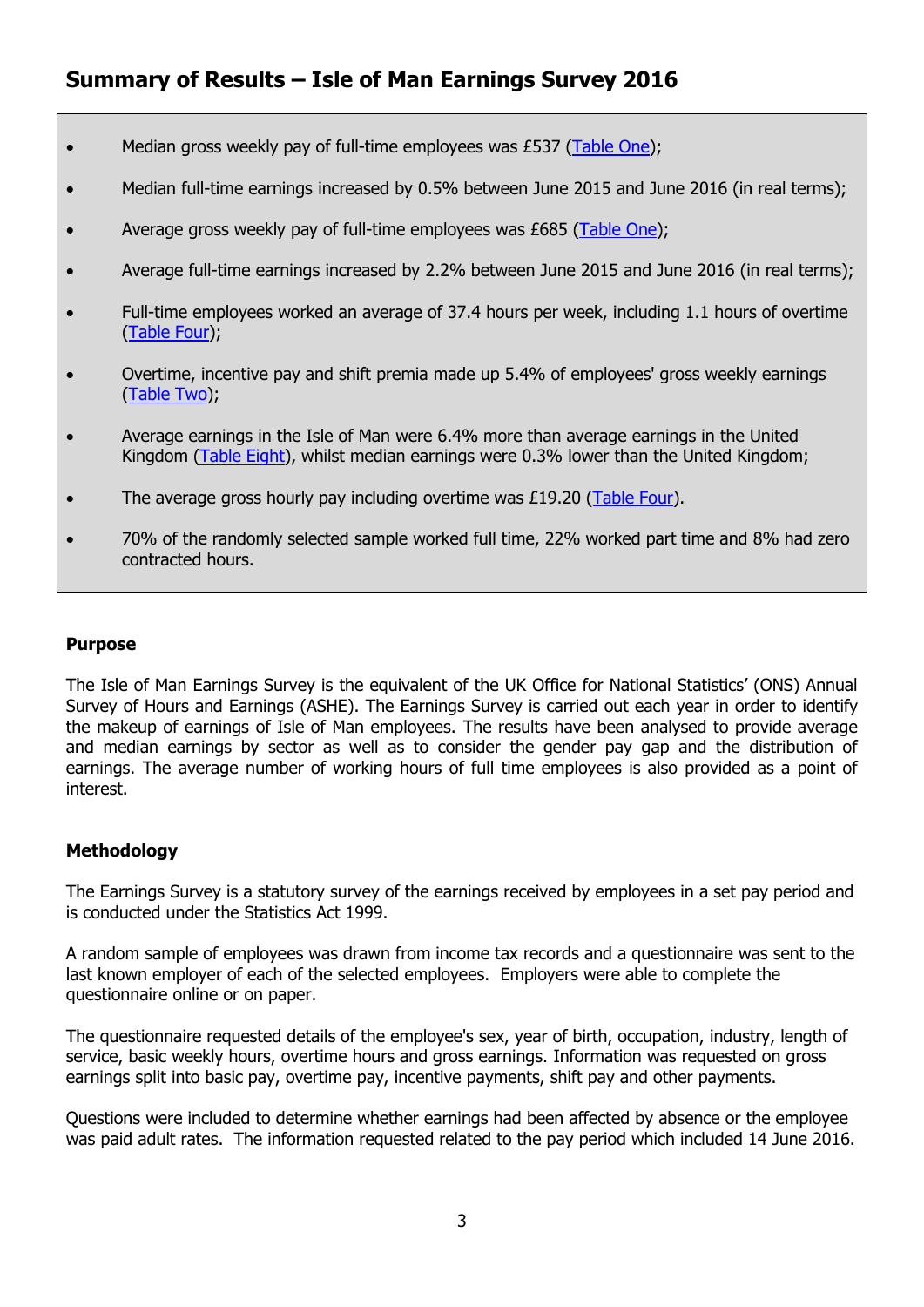A summary of the response rates is given in [Table Thirteen.](#page-22-0) Details of the companies who did not comply with the requests for information have been passed to the Attorney General's Chambers for a decision on whether to prosecute under the Statistics Act.

**Note:** Historically the average figure has been 'trimmed' to remove extreme values by removing anyone earning more than 5 times the average earnings of all workers in the sample. In 2015, this methodology has changed in that high earners are no longer removed from the average, which is in line with the approach used by the ONS. Average earnings figures since 2012 have therefore been restated to allow for a meaningful comparison. It has not been possible to restate earlier figures.

### **Explanation of Measures Reported**

The survey uses the following measures of central tendency:

**Median:** The central point in a range of values. In the image below, the earnings of the 5<sup>th</sup> person would result in the median earnings.

 **Average (mean):** Earnings are calculated as the sum of earnings in the sample divided by the number of persons in the sample. Averages calculated in this way can be distorted by extreme values and should be used with caution. In the picture below, the average earnings would be £640, though 4 out of the 5 individuals earn less than this amount.



£350 £400 £450 £500 £1500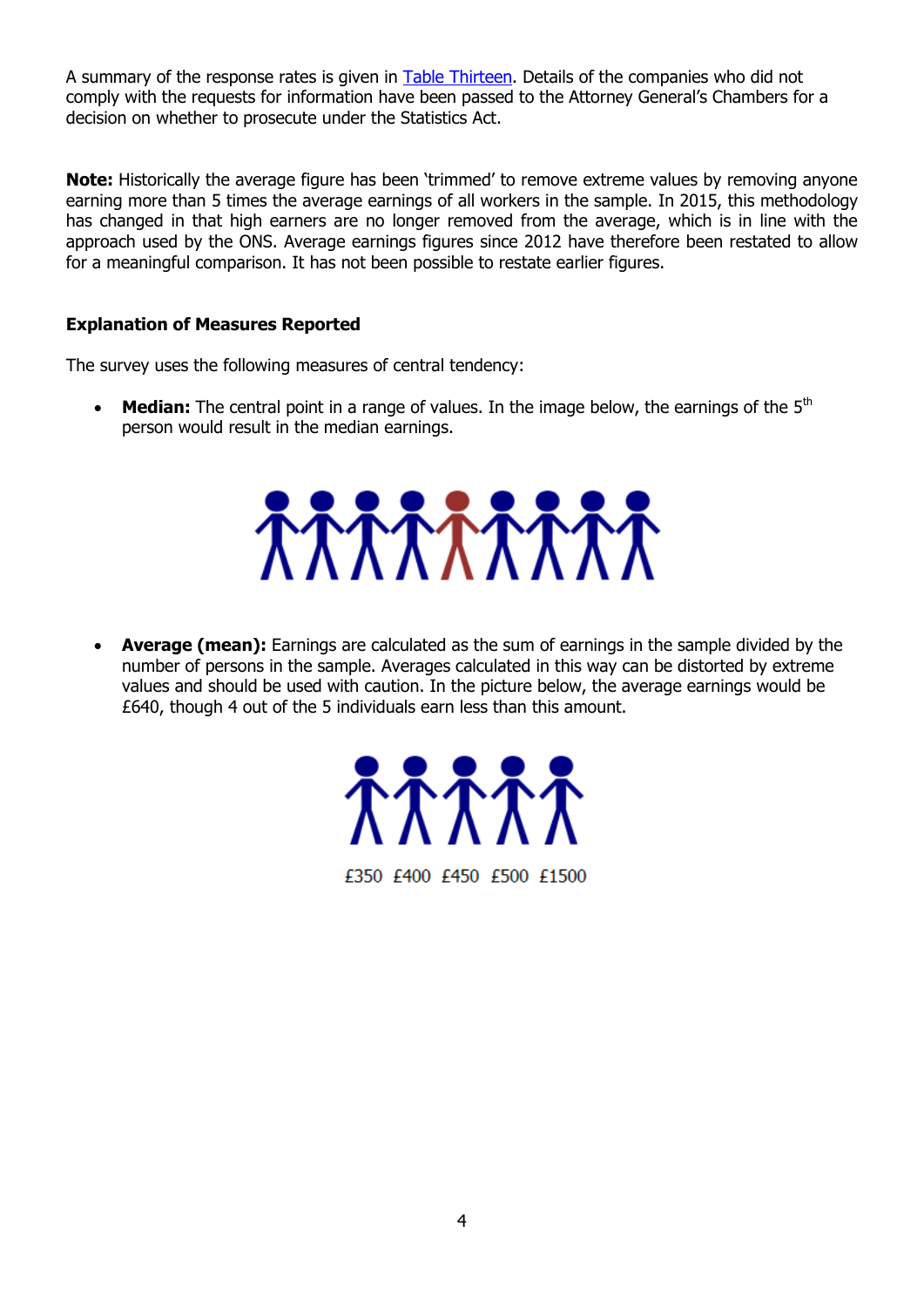# <span id="page-6-0"></span>**Definitions and Abbreviations**

### **Definitions**

- A **full-time worker** is an employee with normal basic hours exceeding 30 per week excluding overtime and meal breaks except for an employee who is a teacher with normal basic hours exceeding 25 per week or an employee without specified normal basic hours because of the nature of the job but who is described as full-time by the employer.
- **Manual** and **Non-manual** employees are grouped according to the classification formerly used by the United Kingdom's Office for National Statistics in its annual New Earnings Survey (NES). NES has been replaced by the Annual Survey of Hours and Earnings (ASHE).

### **Abbreviation**

 $\bullet$  PBR = Payment By Results

### **Further information**

Additional unpublished data may be available on request. Enquiries should be made to Economic Affairs by the contact methods below:

Economic Affairs, Cabinet Office, Government Office, Bucks Road, Douglas, Isle of Man, IM1 3PN

<span id="page-6-1"></span>Tel: (01624) 685752 Email: [economics@gov.im](mailto:economics@gov.im)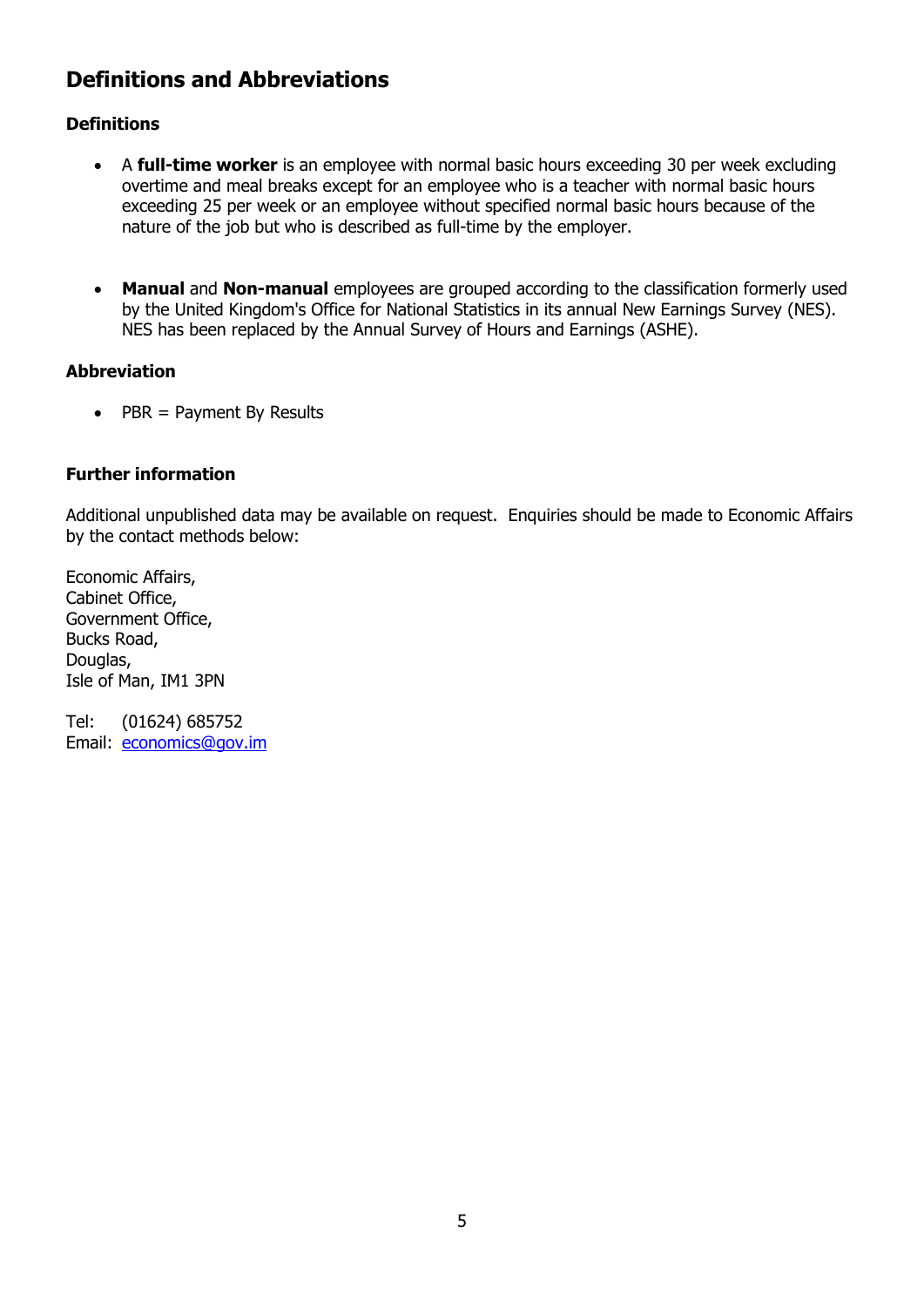### <span id="page-7-0"></span>**Table 1 - Average and Median Weekly Earnings**

**Comparison of median and average weekly earnings of full-time employees on adult rates whose pay for the survey period was not affected by absence 2015 and 2016**

|                          |      | Median (£) |          | Average $(E)$ |      |          |  |  |
|--------------------------|------|------------|----------|---------------|------|----------|--|--|
|                          | 2015 | 2016       | % change | 2015          | 2016 | % change |  |  |
| <b>Males</b>             |      |            |          |               |      |          |  |  |
| Manual                   | 480  | 495        | 3.0      | 498           | 568  | 14.1     |  |  |
| Non-manual               | 695  | 693        | $-0.3$   | 931           | 896  | $-3.8$   |  |  |
| All                      | 571  | 579        | 1.5      | 749           | 775  | 3.5      |  |  |
| <b>Females</b>           |      |            |          |               |      |          |  |  |
| Manual                   | 360  | 350        | $-2.8$   | 370           | 365  | $-1.3$   |  |  |
| Non-manual               | 508  | 515        | 1.4      | 601           | 608  | 1.2      |  |  |
| All                      | 491  | 495        | 0.9      | 570           | 566  | $-0.7$   |  |  |
| <b>Males and females</b> |      |            |          |               |      |          |  |  |
| Manual                   | 449  | 449        | 0.0      | 473           | 515  | 8.9      |  |  |
| Non-manual               | 590  | 577        | $-2.2$   | 755           | 753  | $-0.3$   |  |  |
| All                      | 536  | 537        | 0.2      | 672           | 685  | 1.9      |  |  |

Manual and Non-Manual workers have been categorised according to standard occupational classifications (SOCs). Generally, occupations which fall into the major categories below are classified as:

**Manual Workers:** Craft and related occupations, some personal and protective service occupations, some sales occupations, plant and machine operatives and other occupations.

**Non-Manual Workers:** Managers and administrators, professional occupations, associate professional and technical occupations, clerical and secretarial occupations, some personal and protective service occupations and some sales occupations.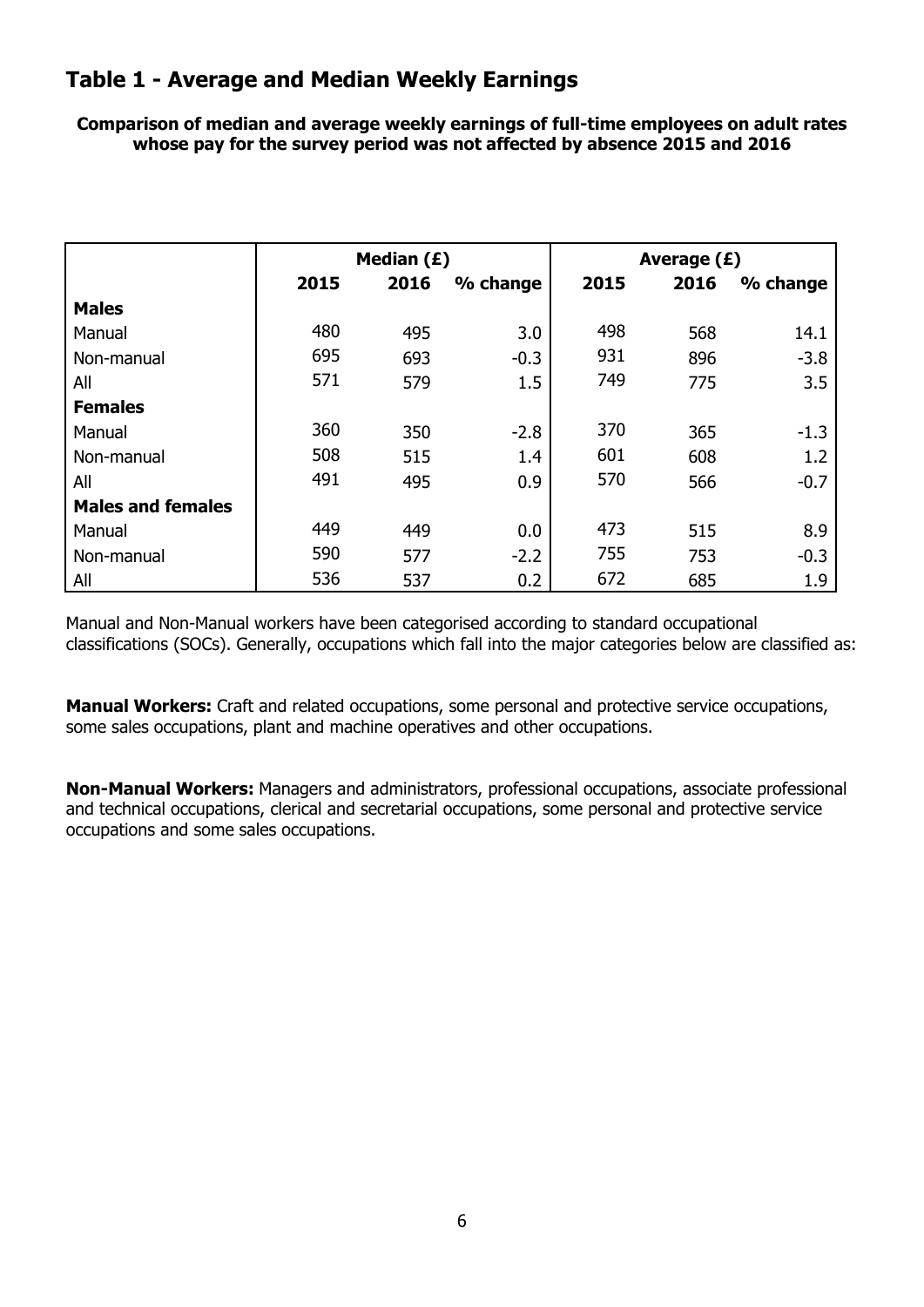# **Table 2 - Average Weekly Earnings**

**Full time employees on adult rates whose pay for the period was unaffected by absence, June 2016**

<span id="page-8-0"></span>

|                                                  |               | <b>Males</b> |      |               | <b>Females</b> |            | <b>Males and Females</b> |            |      |
|--------------------------------------------------|---------------|--------------|------|---------------|----------------|------------|--------------------------|------------|------|
|                                                  | <b>Manual</b> | Non-manual   | All  | <b>Manual</b> | Non-manual     | <b>All</b> | <b>Manual</b>            | Non-manual | All  |
| Number in sample                                 | 174           | 299          | 473  | 62            | 295            | 357        | 236                      | 594        | 830  |
| Average gross weekly earnings $(E)$<br>of which: | 568           | 896          | 775  | 365           | 608            | 566        | 515                      | 753        | 685  |
| Overtime payments $(E)$                          | 29            | 14           | 20   |               | 13             | 11         | 23                       | 14         | 16   |
| <b>PBR</b> etc payments $(E)$                    | 7             | 17           | 13   | 4             | 4              | 4          | 6                        | 11         | 10   |
| Shift etc premium payments $(E)$                 | 9             | 9            | 9    | 19            | 13             | 14         | 11                       | 11         | 11   |
| As percentage of average gross earnings          |               |              |      |               |                |            |                          |            |      |
| Overtime payments                                | 5.1%          | 1.6%         | 2.5% | 1.2%          | 2.1%           | $2.0\%$    | 4.4%                     | 1.8%       | 2.4% |
| <b>PBR</b> etc payments                          | 1.2%          | 1.9%         | 1.7% | 1.2%          | 0.7%           | $0.8\%$    | 1.2%                     | 1.4%       | 1.4% |
| Shift etc premium payments                       | 1.5%          | 1.0%         | 1.1% | 5.2%          | 2.1%           | $2.5\%$    | 2.2%                     | 1.4%       | 1.6% |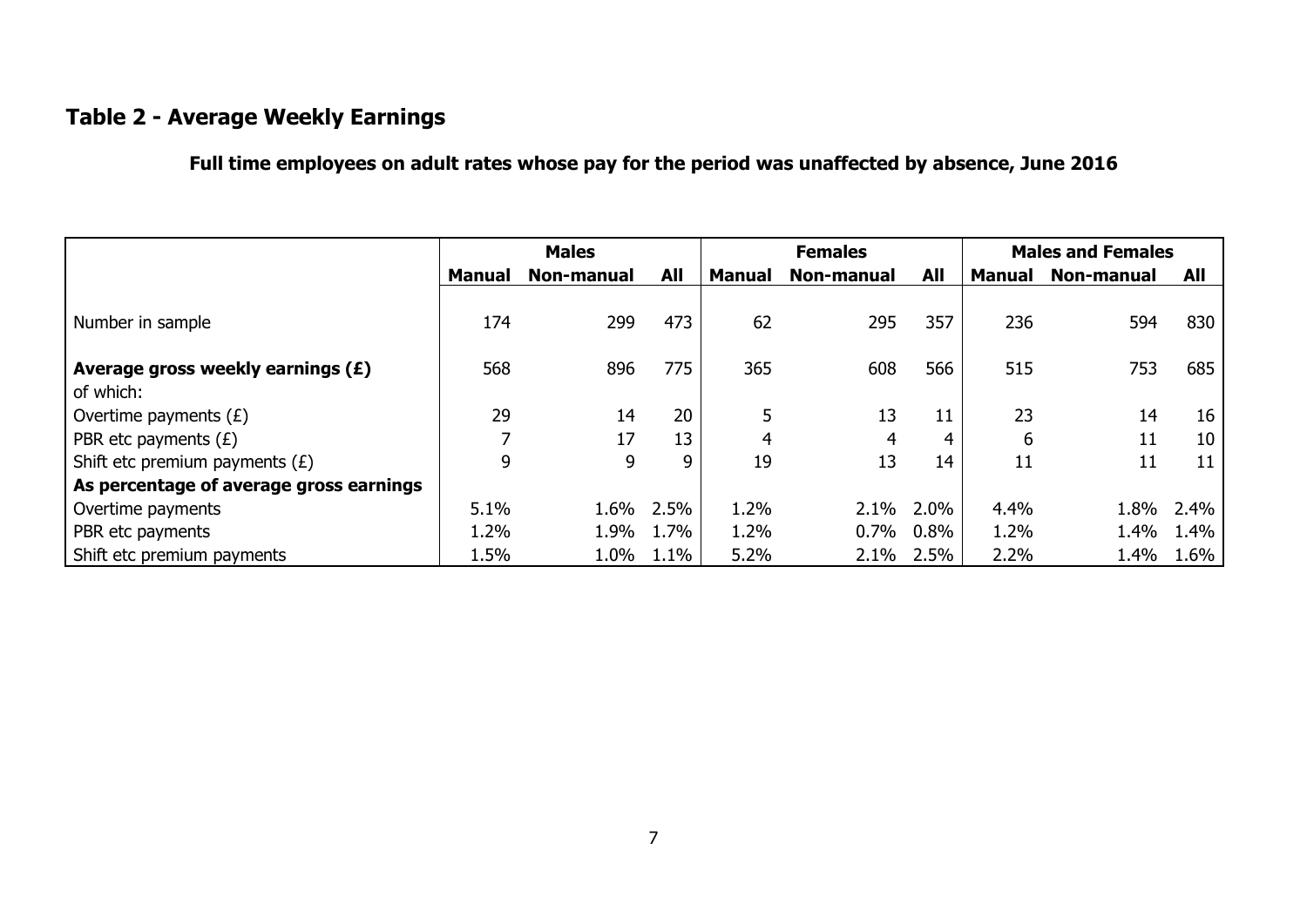# **Table 3 - Distribution of Earnings**

| Full time employees on adult rates whose pay for the period was unaffected by absence, June 2016 |  |  |  |
|--------------------------------------------------------------------------------------------------|--|--|--|
|--------------------------------------------------------------------------------------------------|--|--|--|

<span id="page-9-0"></span>

|                                       |               | <b>Males</b> |            |               | <b>Females</b> |      |               | <b>Males and Females</b> |      |
|---------------------------------------|---------------|--------------|------------|---------------|----------------|------|---------------|--------------------------|------|
|                                       | <b>Manual</b> | Non-manual   | <b>All</b> | <b>Manual</b> | Non-manual     | All  | <b>Manual</b> | <b>Non-manual</b>        | All  |
| Distribution of gross weekly earnings |               |              |            |               |                |      |               |                          |      |
| 10 per cent earned less than $(E)$    | 312           | 363          | 346        | 250           | 341            | 303  | 285           | 352                      | 325  |
| 25 per cent earned less than $(E)$    | 388           | 500          | 443        | 289           | 430            | 386  | 350           | 456                      | 412  |
| 50 per cent earned less than $(E)$    | 495           | 693          | 579        | 350           | 515            | 495  | 449           | 577                      | 537  |
| 25 per cent earned more than $(E)$    | 591           | 981          | 822        | 431           | 725            | 663  | 562           | 844                      | 752  |
| 10 per cent earned more than $(E)$    | 708           | 1500         | 1277       | 513           | 953            | 910  | 674           | 1265                     | 1137 |
| Percentage earning less than          |               |              |            |               |                |      |               |                          |      |
| £200                                  | 1.7           | 1.3          | 1.5        | 3.2           | 0.7            | 1.1  | 2.1           | 1.0                      | 1.3  |
| £220                                  | 3.4           | 1.3          | 2.1        | 6.5           | 1.4            | 2.2  | 4.2           | 1.3                      | 2.2  |
| £250                                  | 4.0           | 2.3          | 3.0        | 14.5          | 2.0            | 4.2  | 6.8           | 2.2                      | 3.5  |
| £300                                  | 9.8           | 3.3          | 5.7        | 27.4          | 5.8            | 9.5  | 14.4          | 4.5                      | 7.3  |
| £350                                  | 16.1          | 8.7          | 11.4       | 50.0          | 10.5           | 17.4 | 25.0          | 9.6                      | 14.0 |
| £400                                  | 27.6          | 13.7         | 18.8       | 64.5          | 18.3           | 26.3 | 37.3          | 16.0                     | 22.0 |
| £450                                  | 39.7          | 19.1         | 26.6       | 82.3          | 29.8           | 38.9 | 50.8          | 24.4                     | 31.9 |
| £500                                  | 51.7          | 25.1         | 34.9       | 87.1          | 45.1           | 52.4 | 61.0          | 35.0                     | 42.4 |
| £600                                  | 77.6          | 39.1         | 53.3       | 95.2          | 64.7           | 70.0 | 82.2          | 51.9                     | 60.5 |
| £700                                  | 89.7          | 50.5         | 64.9       | 100.0         | 73.2           | 77.9 | 92.4          | 61.8                     | 70.5 |
| £800                                  | 94.8          | 60.9         | 73.4       | 100.0         | 80.0           | 83.5 | 96.2          | 70.4                     | 77.7 |
| £900                                  | 96.6          | 71.9         | 81.0       | 100.0         | 87.8           | 89.9 | 97.5          | 79.8                     | 84.8 |
| £1,000                                | 97.7          | 76.3         | 84.1       | 100.0         | 91.5           | 93.0 | 98.3          | 83.8                     | 88.0 |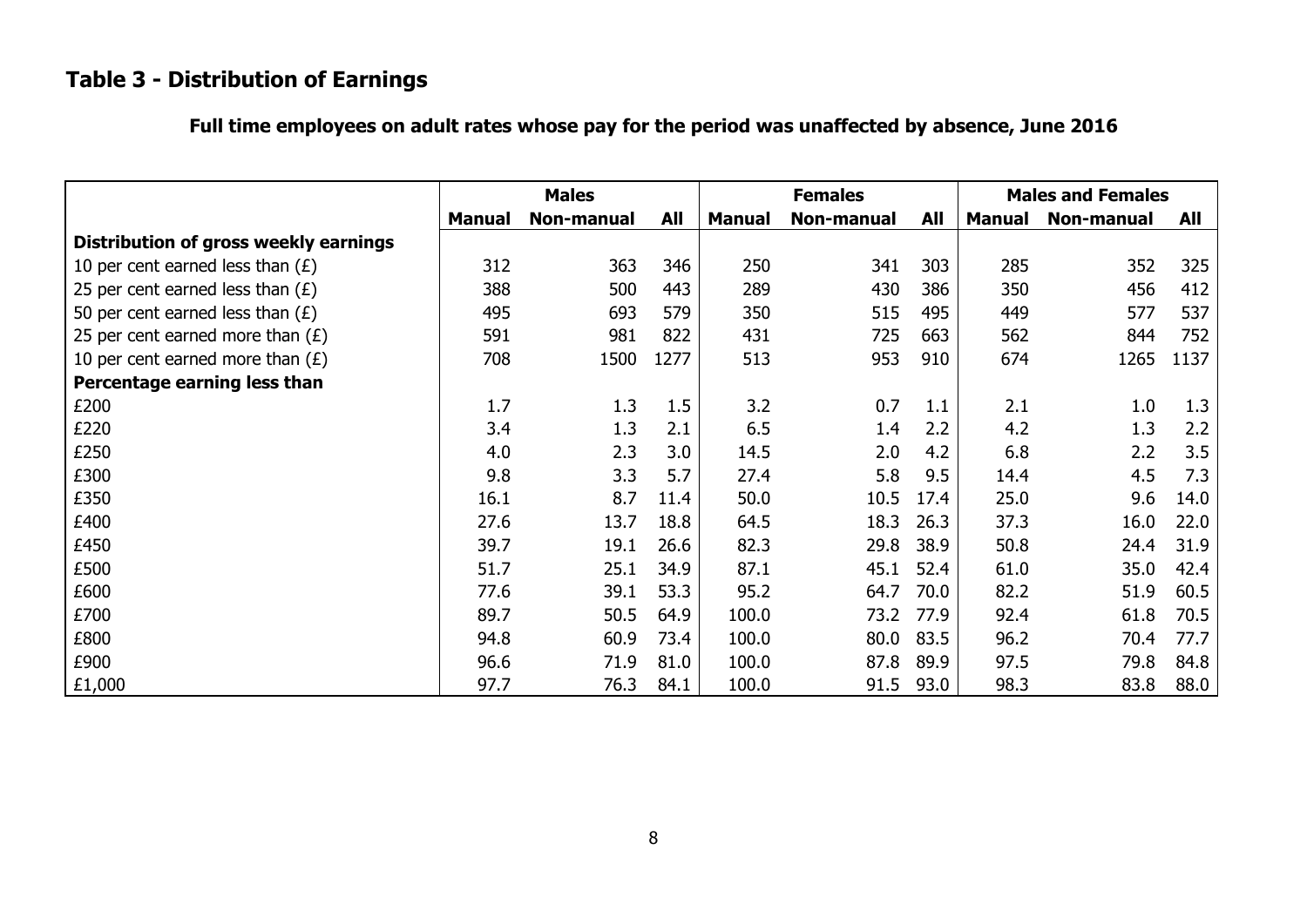### **Figure 1 - Distribution of Earnings**

<span id="page-10-0"></span>

Figure One illustrates the distribution of earnings and shows income of respondents up to £1600 per week. This covers 95.5% of the sample. The further the income moves away from the mean, the number of workers becomes smaller and the distribution would be truncated.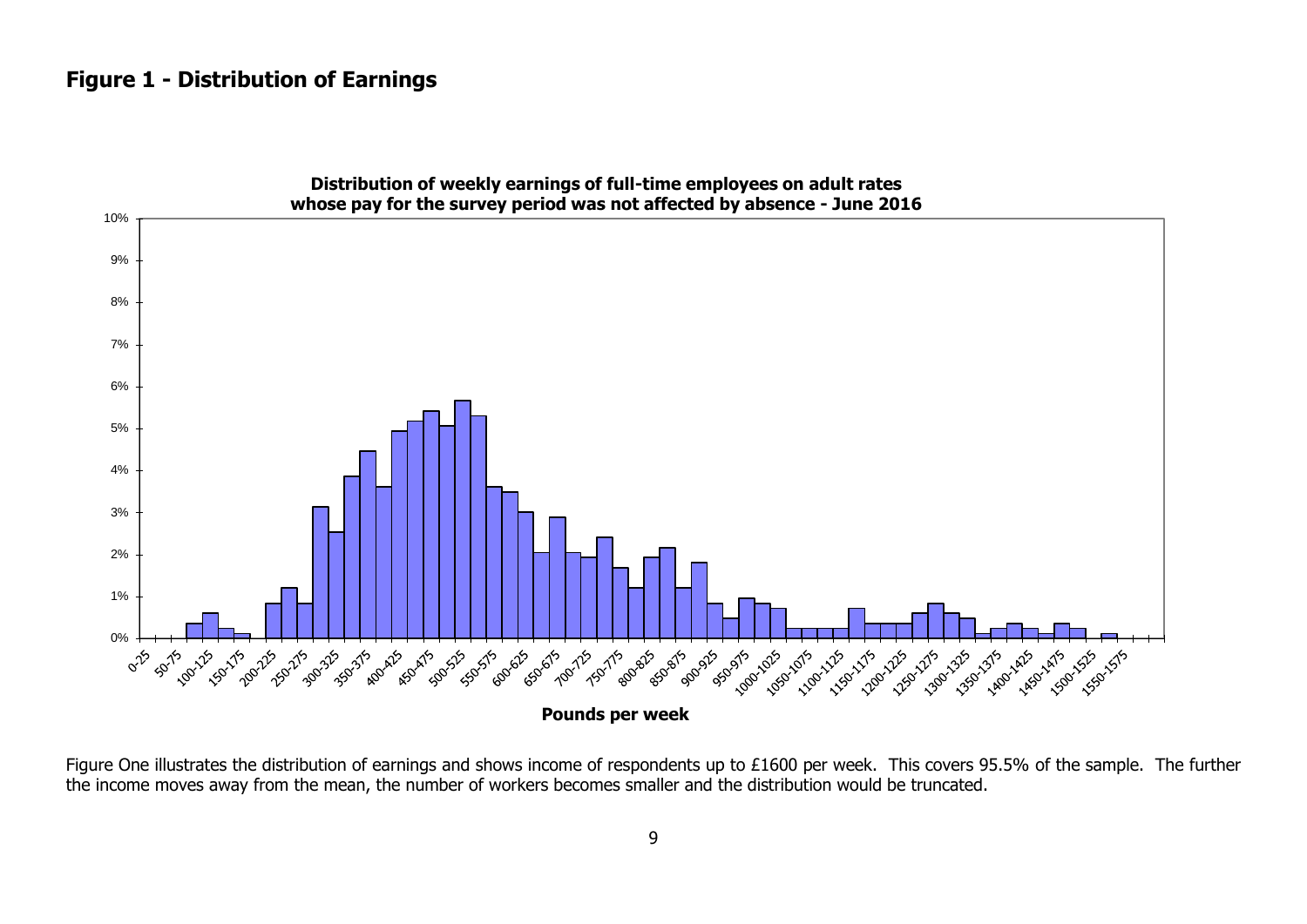# **Table 4 - Average Earnings and Hours Worked (Full Time)**

**Full time employees on adult rates whose pay for the period was unaffected by absence, and for whom basic hours of work were reported, June 2016**

<span id="page-11-1"></span><span id="page-11-0"></span>

|                                                 | <b>Males</b>                              |      |               | <b>Females</b>           |      |               | <b>Males and Females</b> |      |           |
|-------------------------------------------------|-------------------------------------------|------|---------------|--------------------------|------|---------------|--------------------------|------|-----------|
|                                                 | <b>All</b><br>Non-manual<br><b>Manual</b> |      | <b>Manual</b> | All<br><b>Non-manual</b> |      | <b>Manual</b> | Non-manual               | All  |           |
| Average gross hourly earnings                   |                                           |      |               |                          |      |               |                          |      |           |
| Including overtime pay and overtime hours $(E)$ | 14.7                                      | 25.1 | 21.3          | 10.9                     | 17.5 | 16.4          | 13.7                     | 21.3 | 19.2      |
| Excluding overtime pay and overtime hours $(E)$ | 14.3                                      |      | 24.5 20.8     | 10.0                     | 16.9 | 15.7          | 13.2                     | 20.8 | 18.6      |
| Hours worked                                    |                                           |      |               |                          |      |               |                          |      |           |
| Average basic hours                             | 38.3                                      | 36.7 | 37.3          | 35.5                     | 34.9 | 35.0          | 37.6                     |      | 35.8 36.3 |
| Average overtime hours                          | 2.2                                       | 1.0  | 1.5           | 0.5                      | 0.7  | 0.6           | 1.7                      | 0.9  | 1.1       |
| Average hours                                   | 40.5                                      | 37.7 | 38.8          | 36.0                     |      | 35.6 35.6     | 39.3                     |      | 36.7 37.4 |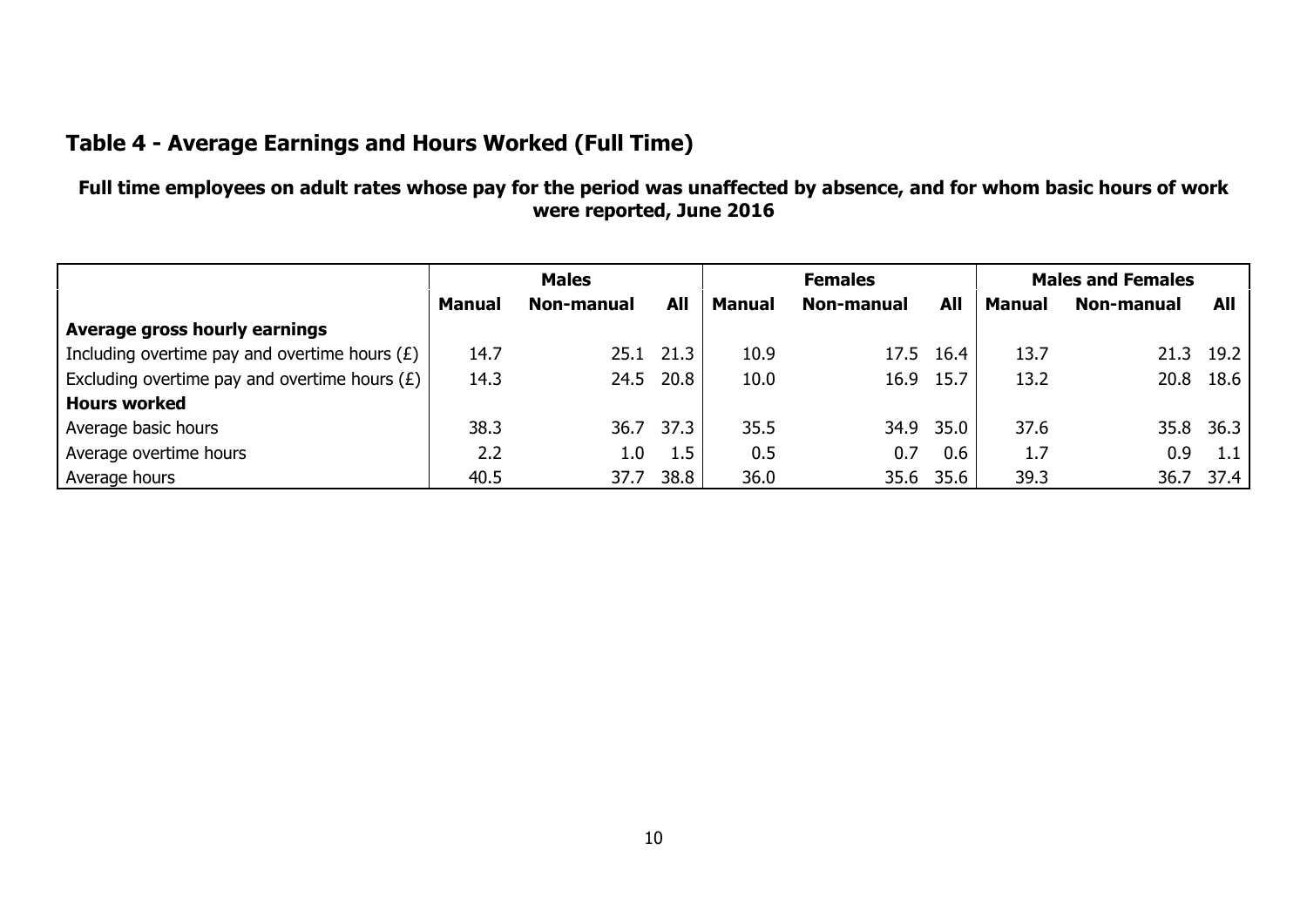# **Table 5 - Average Earnings and Hours Worked (Part Time)**

### **Part time employees on adult rates whose pay for the period was unaffected by absence, and for whom basic hours of work were reported, June 2016**

<span id="page-12-0"></span>

|                                                 | <b>Males</b>  |                   |      | <b>Females</b> |            |           | <b>Males and Females</b> |            |      |
|-------------------------------------------------|---------------|-------------------|------|----------------|------------|-----------|--------------------------|------------|------|
|                                                 | <b>Manual</b> | <b>Non-manual</b> | All  | <b>Manual</b>  | Non-manual | All       | Manual                   | Non-manual | All  |
| Average gross hourly earnings                   |               |                   |      |                |            |           |                          |            |      |
| Including overtime pay and overtime hours $(E)$ | 8.8           | 17.4              | 14.3 | 10.1           |            | 16.8 15.0 | 9.8                      | 16.9       | 14.9 |
| Excluding overtime pay and overtime hours $(E)$ | 8.8           | 17.4              | 14.3 | 9.9            |            | 16.8 15.0 | 9.7                      | 16.9       | 14.8 |
| <b>Hours worked</b>                             |               |                   |      |                |            |           |                          |            |      |
| Average basic hours                             | 17.0          | 18.4              | 17.9 | 15.7           |            | 20.4 19.2 | 16.0                     | 20.1       | 18.9 |
| Average overtime hours                          | 1.0           | 0.6               | 0.7  | 1.1            | 0.7        | 0.8       | 1.1                      | 0.7        | 0.8  |
| Average hours                                   | 18.0          | 19.0              | 18.6 | 16.8           | 21.1       | 20.0      | 17.1                     | 20.7       | 19.7 |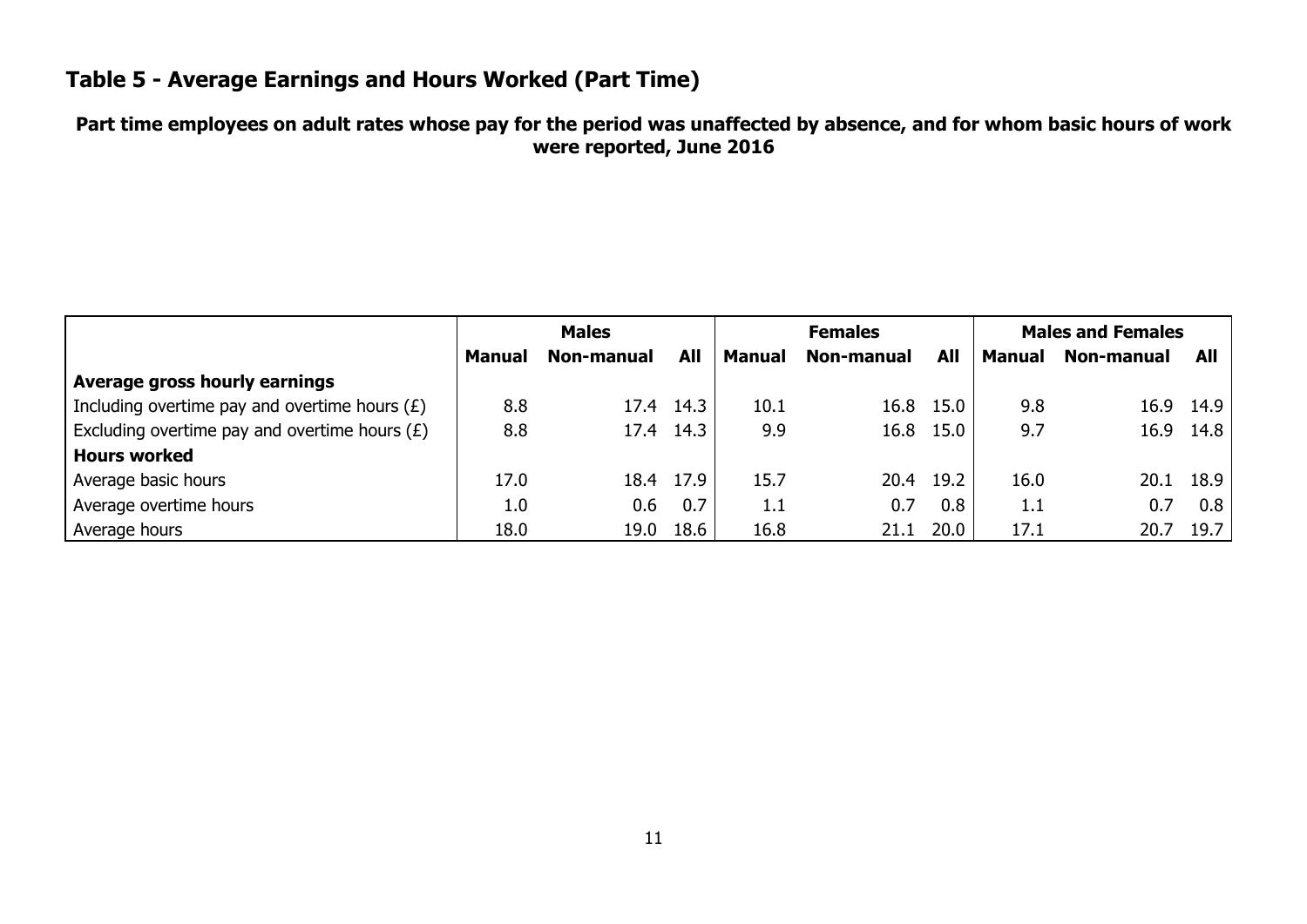# **Table 6 - Average Earnings and Hours Worked (Zero Hours)**

### **Zero contracted hours employees on adult rates, June 2016**

<span id="page-13-0"></span>

|                                                 | <b>Males</b>  |                   |           | <b>Females</b> |            |            | <b>Males and Females</b> |            |           |
|-------------------------------------------------|---------------|-------------------|-----------|----------------|------------|------------|--------------------------|------------|-----------|
|                                                 | <b>Manual</b> | <b>Non-manual</b> | All       | <b>Manual</b>  | Non-manual | <b>All</b> | <b>Manual</b>            | Non-manual | All       |
| Average gross hourly earnings                   |               |                   |           |                |            |            |                          |            |           |
| Including overtime pay and overtime hours $(E)$ | 12.7          |                   | 18.3 15.2 | 10.3           | 17.0       | 13.8       | 11.2                     | 17.4       | 14.3      |
| Excluding overtime pay and overtime hours $(E)$ | 12.6          |                   | 18.3 15.1 | 10.1           | 16.0       | 13.2       | 11.0                     |            | 16.6 13.8 |
| <b>Hours worked</b>                             |               |                   |           |                |            |            |                          |            |           |
| Average basic hours                             | 22.2          |                   | 12.2 17.8 | 15.4           | 12.5       | 13.9       | 17.9                     | 12.4       | 15.1      |
| Average overtime hours                          | 0.0           | 1.1               | 0.5       | 0.1            | 0.0        | 0.0        | 0.0                      | 0.3        | 0.2       |
| Average hours                                   | 22.2          | 13.4              | 18.3      | 15.5           | 12.5       | 13.9       | 17.9                     | 12.7       | 15.3      |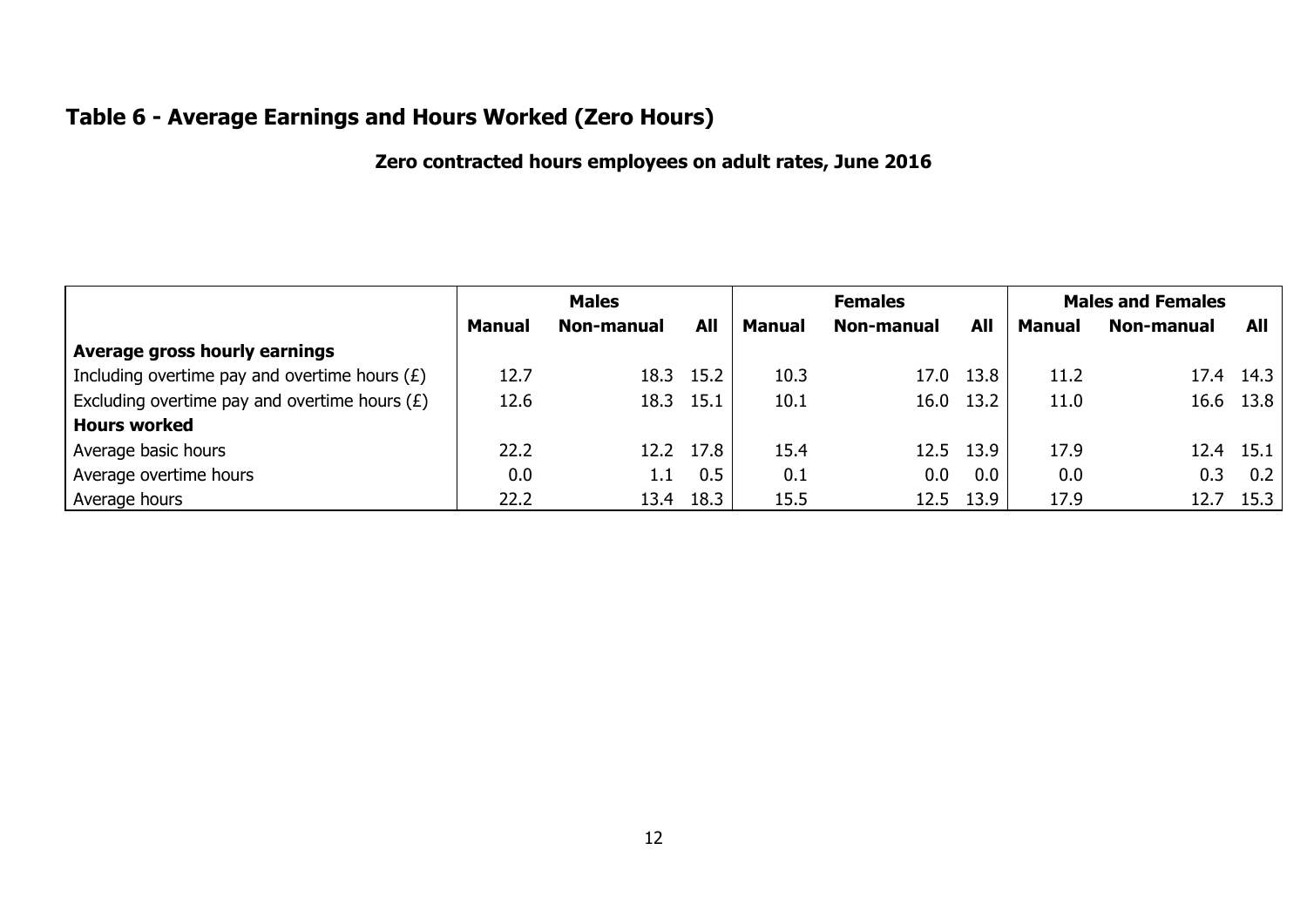# <span id="page-14-0"></span>**Table 7 - Weekly Average Earnings and Standard Errors**

|                          | Average $(E)$ | <b>Number in sample</b> | Standard error (%) |
|--------------------------|---------------|-------------------------|--------------------|
| <b>Males</b>             |               |                         |                    |
| Manual                   | 568.40        | 174                     | 9.2                |
| Non-manual               | 895.50        | 299                     | 5.1                |
| All                      | 775.17        | 473                     | 4.5                |
| <b>Females</b>           |               |                         |                    |
| Manual                   | 365.08        | 62                      | 3.9                |
| Non-manual               | 607.93        | 295                     | 2.9                |
| All                      | 565.75        | 357                     | 2.8                |
| <b>Males and Females</b> |               |                         |                    |
| Manual                   | 514.98        | 236                     | 7.6                |
| Non-manual               | 752.68        | 594                     | 3.3                |
| All                      | 685.10        | 830                     | 3.1                |

**Standard errors of average weekly earnings of full-time employees on adult rates whose pay for the survey period was not affected by absence, June 2016**

The earnings from which the average earnings are derived were obtained from a sample of employees. Consequently, the averages and other estimates are subject to sampling errors. For example, the estimates of average earnings given in the tables may differ from the true average which would have been calculated if earnings information had been obtained for every employee in the Isle of Man.

A measure of the potential size of the difference is provided by the **standard error**. There is a twoout-of-three chance that the difference between the true value and the estimate will be less than the standard error and the chance that the difference will be more than double the standard error is about one-in-twenty.

In other words, we can say with 95% probability that the true level of average earnings will be in the range £643 to £727 (mean £685).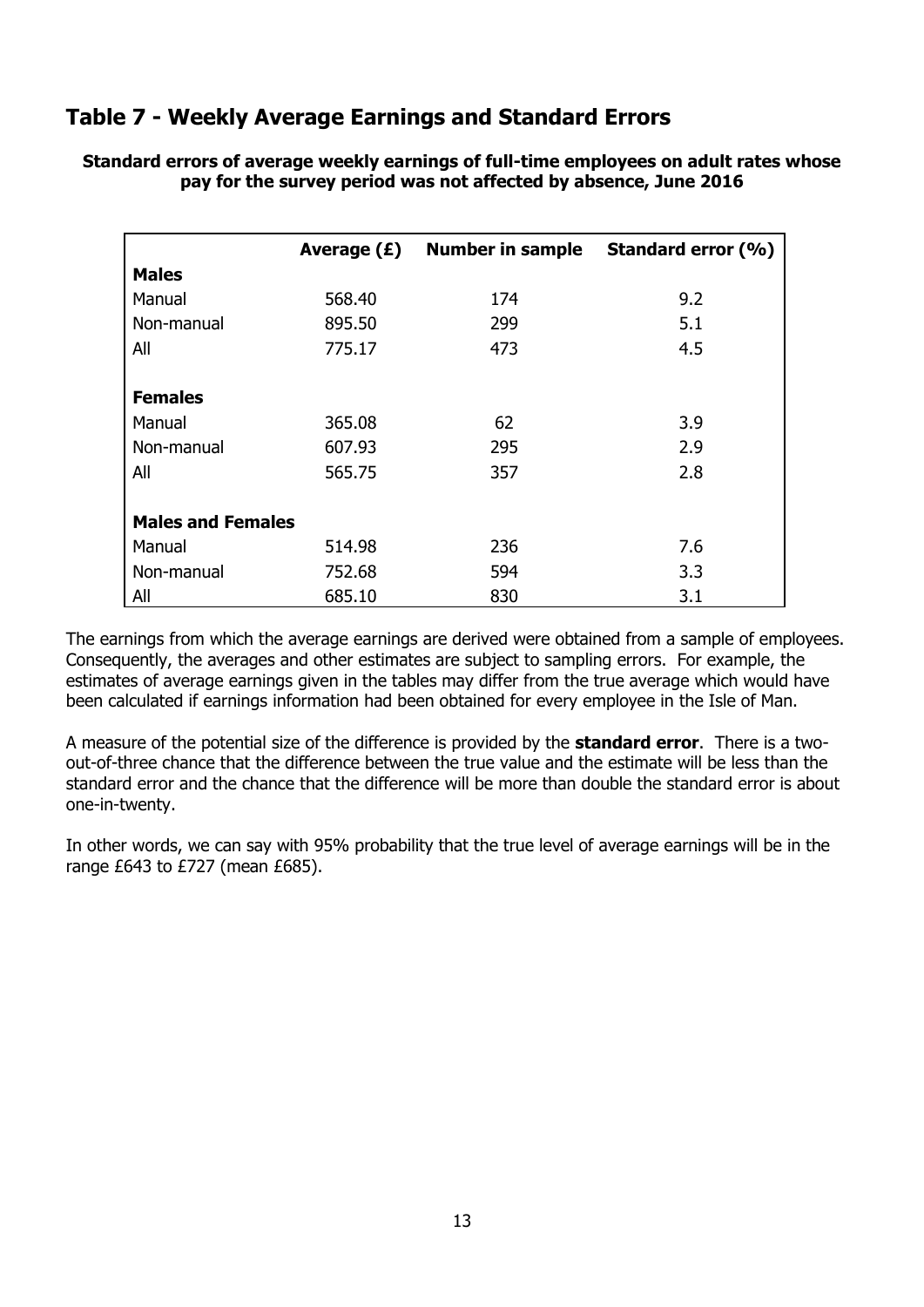![](_page_15_Figure_0.jpeg)

<span id="page-15-0"></span>**Figure 2 - Weekly Median Earnings at Current Prices 2006 – 2016**

<span id="page-15-1"></span>**Figure 3 - Weekly Average Earnings at Current Prices 2006 – 2016**

![](_page_15_Figure_3.jpeg)

**Note:** A methodological change implemented from 2012 onwards means that average and median earnings prior to 2012 may not be directly comparable.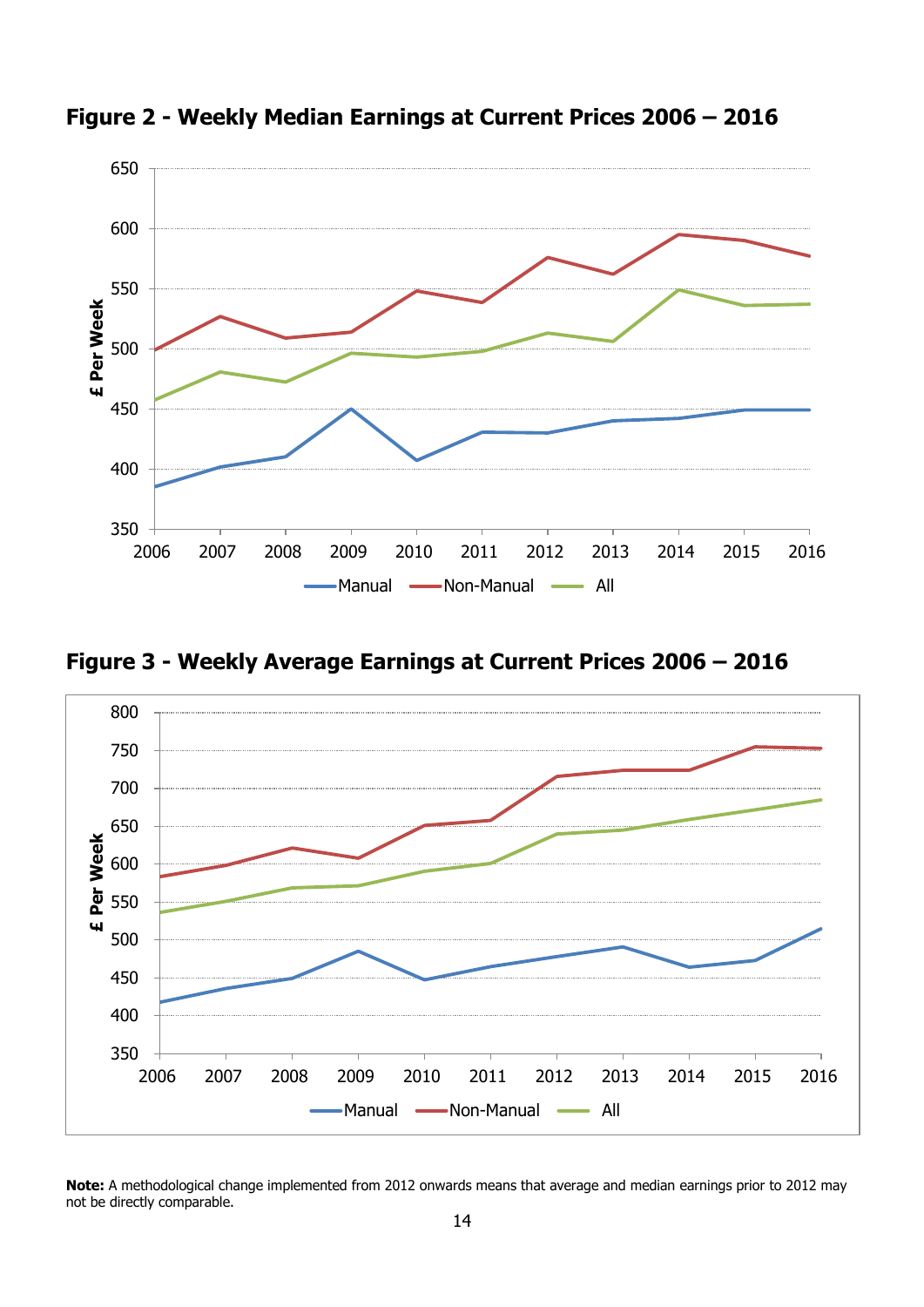<span id="page-16-0"></span>**Figure 4 - Weekly Median Earnings at Constant Prices 2008 – 2016**

![](_page_16_Figure_1.jpeg)

<span id="page-16-1"></span>**Figure 5 - Weekly Average Earnings at Constant Prices 2008 – 2016**

![](_page_16_Figure_3.jpeg)

#### **Notes:**

- 1. Average earnings in the above graphs have been inflation adjusted by uprating previous average and median earnings by June 2015's CPI.
- 2. A methodological change implemented from 2012 onwards means that average and median earnings prior to 2012 may not be directly comparable.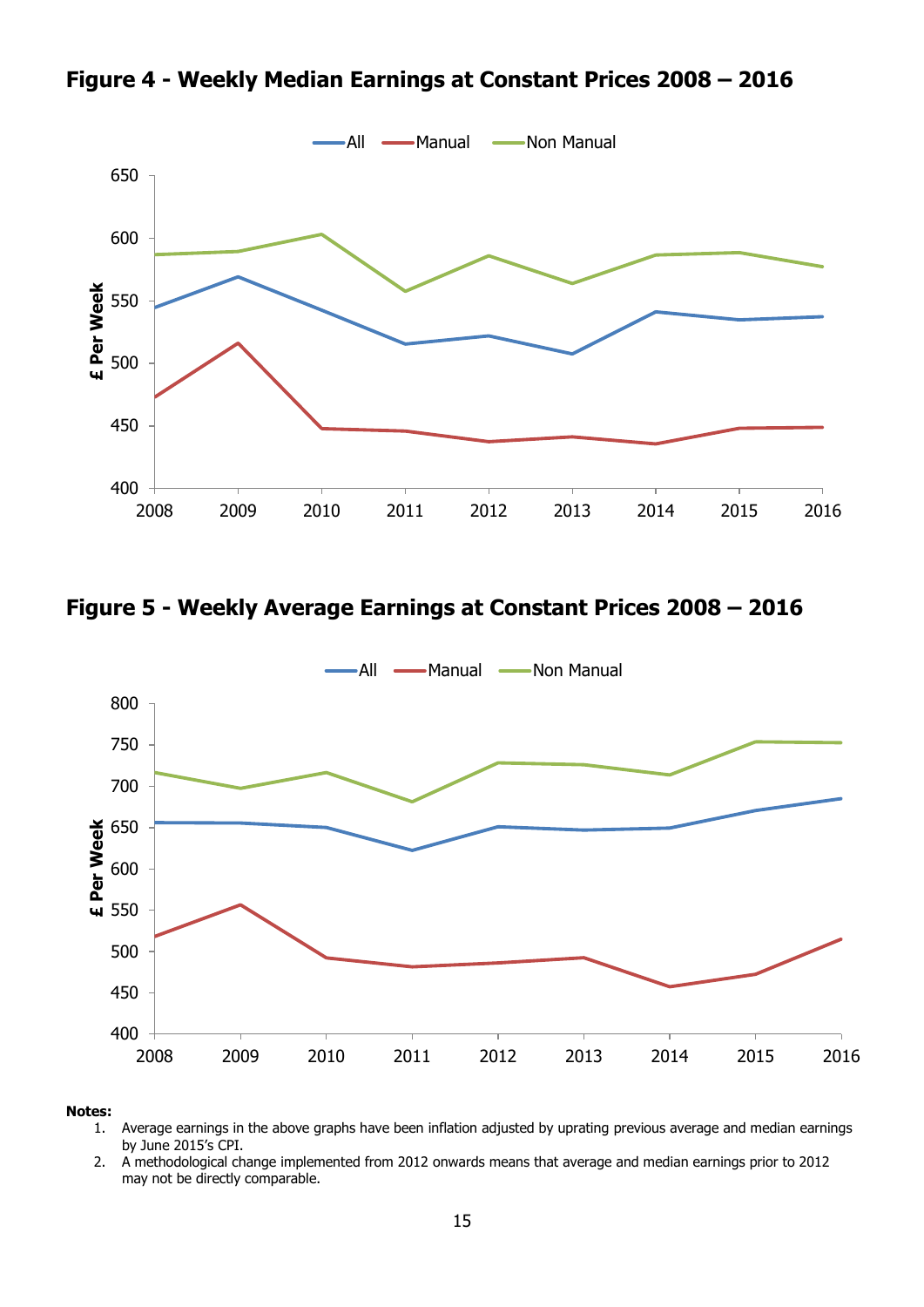# **Table 8 - Isle of Man and United Kingdom Comparison**

**Comparison of average and median weekly earnings in the Isle of Man and United Kingdom of full-time employees on adult rates whose pay for the survey period was not affected by absence June 2016**

| <b>Average Earnings</b> | <b>Isle of Man</b> | <b>United</b><br><b>Kingdom</b> | IOM earnings as percentage of UK<br>earnings |
|-------------------------|--------------------|---------------------------------|----------------------------------------------|
| Males                   | 775.17             | 697.70                          | 111.1                                        |
| <b>Females</b>          | 565.75             | 562.10                          | 100.6                                        |
| Males and females       | 685.10             | 643.90                          | 106.4                                        |
| <b>Median Earnings</b>  |                    |                                 |                                              |
| Males                   | 579.30             | 577.80                          | 100.3                                        |
| <b>Females</b>          | 495.19             | 480.50                          | 103.1                                        |
| Males and females       | 537.33             | 538.70                          | 99.7                                         |

<span id="page-17-0"></span>**UK Source:** Annual Survey of Hours and Earnings (ASHE).

**Note:** United Kingdom data may be subject to revision, and refers to April 2016.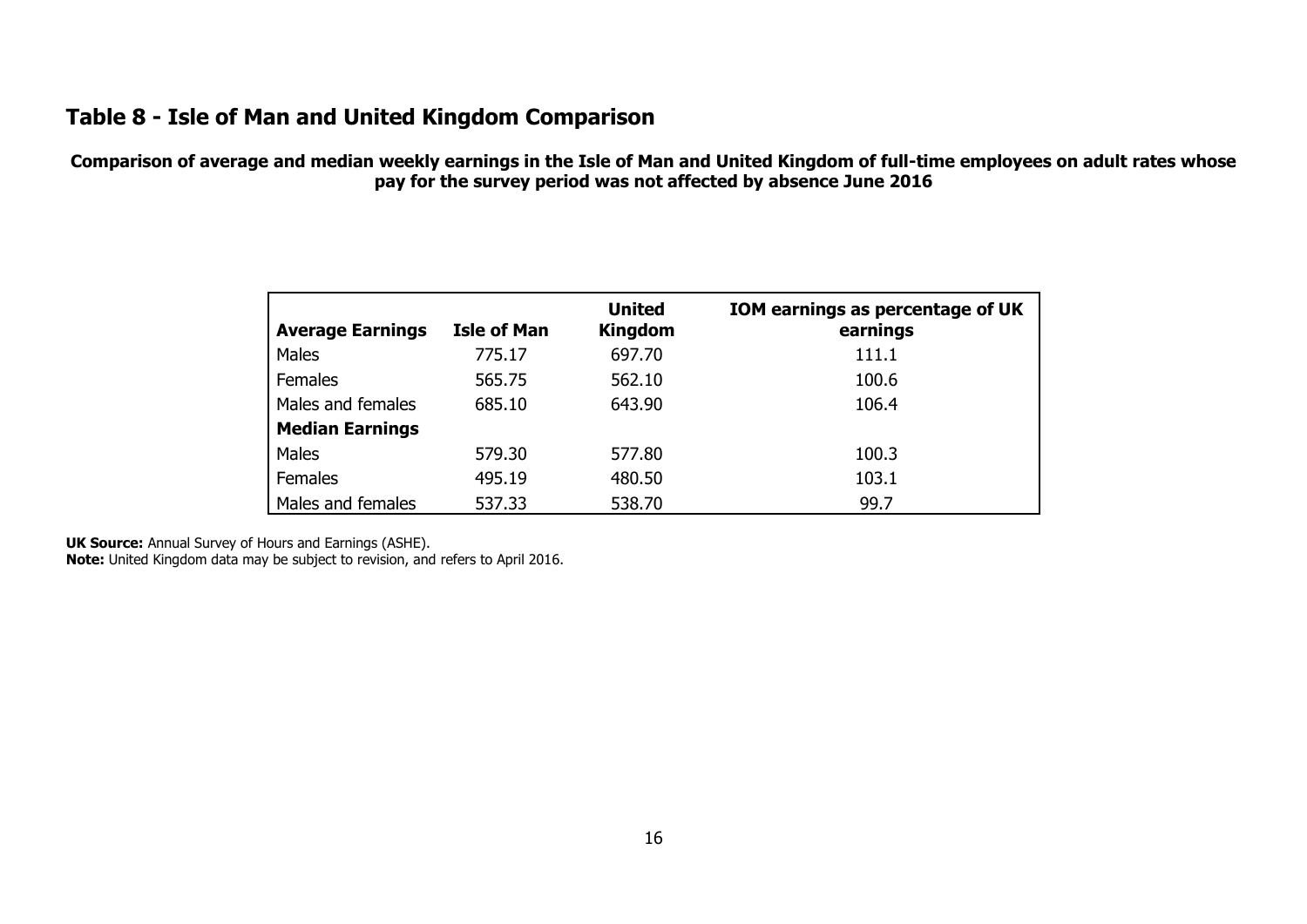# **Table 9 - Average Weekly Earnings and Hours by Gender and Economic Sector**

|                                             |              | Average weekly earnings (£) |     | <b>Average weekly hours</b> |                |     |  |
|---------------------------------------------|--------------|-----------------------------|-----|-----------------------------|----------------|-----|--|
|                                             | <b>Males</b> | <b>Females</b>              | All | <b>Males</b>                | <b>Females</b> | All |  |
| Agriculture, Forestry and Fishing           |              | ۰                           |     |                             |                |     |  |
| Manufacturing                               | 542          | 429                         | 514 | 41                          | 36             | 40  |  |
| Construction                                | 663          | 360                         | 656 | 42                          | 30             | 42  |  |
| <b>Transport and Communication</b>          | 861          | 527                         | 799 | 41                          | 39             | 41  |  |
| Electricity, Gas and Water                  | 772          | -                           | 772 | 39                          |                | 39  |  |
| Distributive Trades, Restaurants and Hotels | 425          | 330                         | 385 | 39                          | 33             | 36  |  |
| Financing, Insurance and Business Services  | 928          | 603                         | 773 | 37                          | 36             | 36  |  |
| Community, Social and Personal Services     | 808          | 604                         | 692 | 38                          | 36             | 37  |  |
| <b>Whole economy</b>                        | 775          | 566                         | 685 | 39                          | 36             | 37  |  |

#### <span id="page-18-0"></span>**Notes:**

- 1. The table includes full-time employees on adult rates of pay whose earnings were not affected by absence.
- 2. United Nations ISIC Rev. 3 has been used to classify economic activity.
- 3. The sample from the Agriculture, Forestry and Fishing, and for females working in Electricity, Gas and Water is too small to provide a meaningful analysis.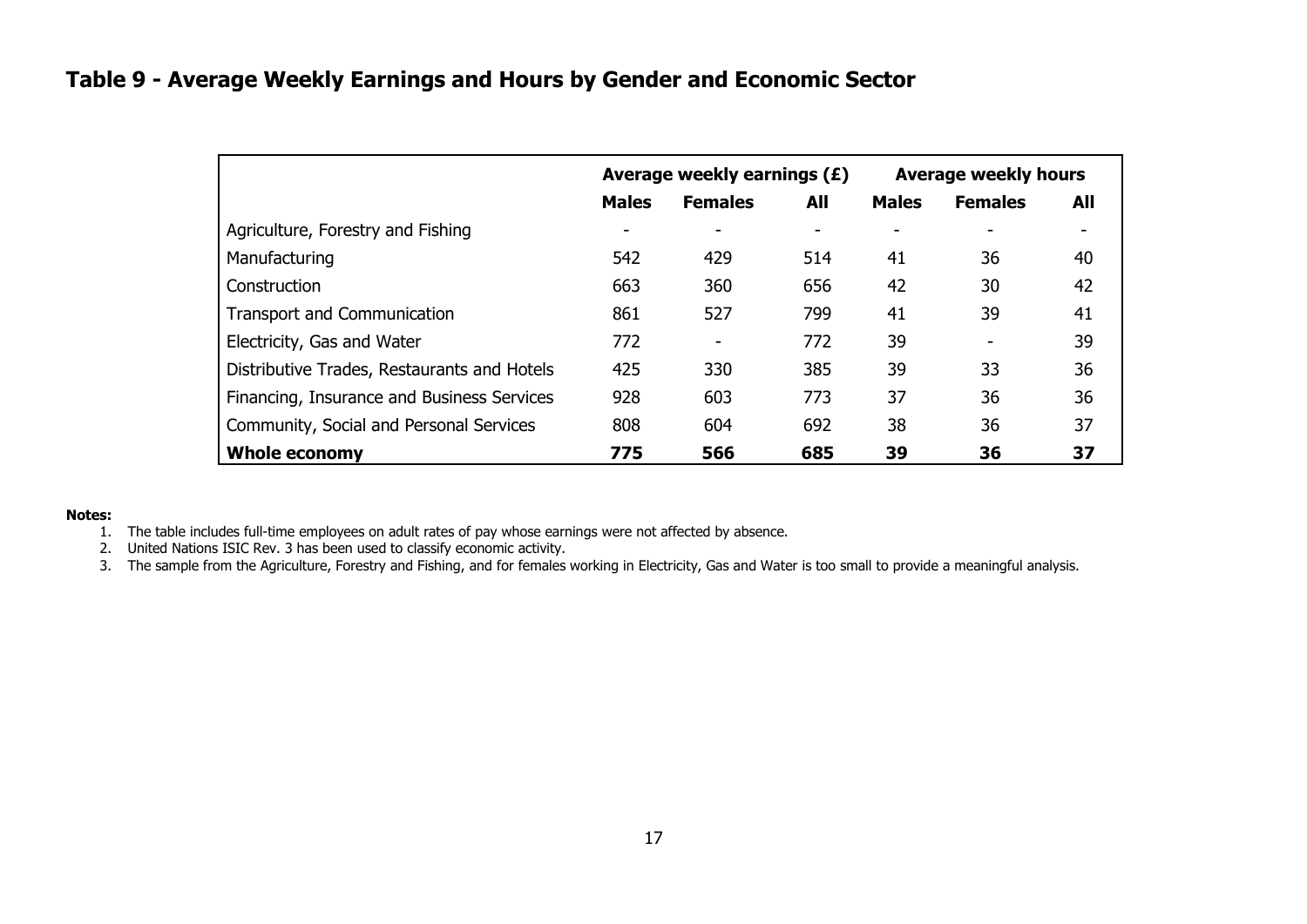### **Table 10 - Average and Median Weekly Earnings and Hours by Public/Private Sector Split**

|                        |                | Median weekly earnings (£) |            |                | Average weekly earnings (£) |     | <b>Average weekly hours</b> |               |     |  |
|------------------------|----------------|----------------------------|------------|----------------|-----------------------------|-----|-----------------------------|---------------|-----|--|
|                        | <b>Private</b> | <b>Public</b>              | <b>All</b> | <b>Private</b> | <b>Public</b>               | All | <b>Private</b>              | <b>Public</b> | All |  |
| <b>Male</b>            |                |                            |            |                |                             |     |                             |               |     |  |
| Manual                 | 463            | 539                        | 495        | 575            | 541                         | 568 | 41                          | 40            | 41  |  |
| Non-manual             | 655            | 763                        | 693        | 866            | 992                         | 896 | 38                          | 38            | 38  |  |
| All                    | 548            | 676                        | 579        | 756            | 845                         | 775 | 39                          | 39            | 39  |  |
| <b>Females</b>         |                |                            |            |                |                             |     |                             |               |     |  |
| Manual                 | 324            | 412                        | 350        | 344            | 416                         | 365 | 36                          | 36            | 36  |  |
| Non-manual             | 538            | 582                        | 515        | 573            | 664                         | 608 | 36                          | 35            | 36  |  |
| All                    | 457            | 549                        | 495        | 528            | 630                         | 566 | 36                          | 35            | 36  |  |
| <b>Male and Female</b> |                |                            |            |                |                             |     |                             |               |     |  |
| Manual                 | 443            | 456                        | 449        | 520            | 498                         | 515 | 40                          | 39            | 39  |  |
| Non-manual             | 570            | 679                        | 577        | 737            | 789                         | 753 | 37                          | 36            | 37  |  |
| All                    | 507            | 612                        | 537        | 669            | 725                         | 685 | 38                          | 37            | 37  |  |

<span id="page-19-0"></span>**Note:** The table includes full-time employees on adult rates of pay whose earnings were not affected by absence.

The public and private sectors have workforces which are composed quite differently. Consequently, differences in weekly earnings do not reveal differences in rates of pay for comparable jobs. For example, many of the lowest paid occupations, such as bar and restaurant staff, hairdressers, elementary sales occupations and cashiers, exist primarily in the private sector. while there are a larger proportion of graduate level and professional occupations in the public sector.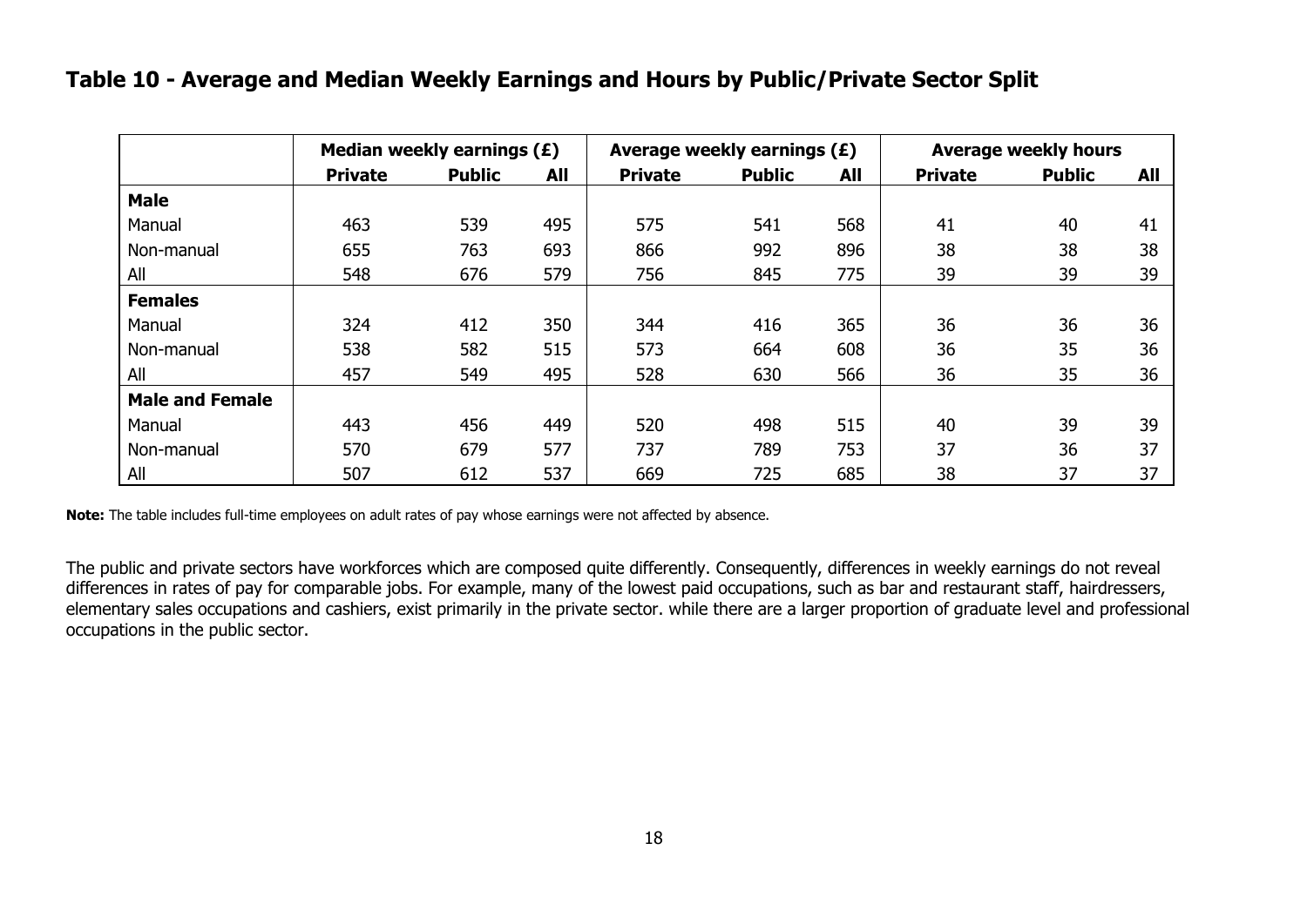|                                                | <b>Hours worked</b> |          |           |           |           |           |           |       |       |       |       |       |              |                   |
|------------------------------------------------|---------------------|----------|-----------|-----------|-----------|-----------|-----------|-------|-------|-------|-------|-------|--------------|-------------------|
|                                                | $0 - 5$             | $5 - 10$ | $10 - 15$ | $15 - 20$ | $20 - 25$ | $25 - 30$ | $30 - 35$ | 35-40 | 40-45 | 45-50 | 50-55 | $55+$ | <b>Total</b> | <b>Cumulative</b> |
| Under £3.50 per hour<br>350 to 400 pence per   | 0.0                 | 0.0      | 0.0       | 0.0       | 0.0       | 0.0       | 0.0       | 0.0   | 0.4   | 0.0   | 0.0   | 0.0   | 0.4          | 0.4               |
| hour                                           | 0.0                 | 0.0      | 0.0       | 0.0       | 0.0       | 0.0       | 0.0       | 0.0   | 0.0   | 0.0   | 0.0   | 0.0   | 0.0          | 0.4               |
| Under £4.50 per hour                           | 0.0                 | 0.0      | 0.0       | 0.0       | 0.0       | 0.0       | 0.0       | 0.0   | 0.0   | 0.0   | 0.0   | 0.0   | 0.0          | 0.4               |
| £4.51 to £5 per hour                           | 0.0                 | 0.0      | 0.0       | 0.0       | 0.0       | 0.0       | 0.0       | 0.0   | 0.0   | 0.0   | 0.0   | 0.0   | 0.0          | 0.4               |
| £5.01 to £6 per hour                           | 0.0                 | 0.0      | 0.0       | 0.0       | 0.0       | 0.0       | 0.0       | 0.2   | 0.0   | 0.0   | 0.0   | 0.2   | 0.5          | 0.8               |
| £6.01 to £7 per hour                           | 0.0                 | 0.0      | 0.0       | 0.0       | 0.0       | 0.0       | 0.1       | 0.1   | 0.4   | 0.1   | 0.1   | 0.1   | 1.0          | 1.8               |
| £7.01 to £8 per hour                           | 0.0                 | 0.0      | 0.1       | 0.0       | 0.0       | 0.1       | 1.1       | 1.3   | 1.3   | 0.2   | 0.1   | 0.5   | 4.8          | 6.7               |
| £8.01 to £9 per hour                           | 0.0                 | 0.0      | 0.0       | 0.2       | 0.0       | 0.2       | 1.1       | 1.9   | 1.5   | 0.2   | 0.1   | 0.0   | 5.3          | 12.0              |
| £9.01 to £10 per hour<br>£10.01 to £12.50 per  | 0.0                 | 0.0      | 0.0       | 0.0       | 0.1       | 0.0       | 0.5       | 2.8   | 1.0   | 0.5   | 0.0   | 0.1   | 5.0          | 17.0              |
| hour                                           | 0.0                 | 0.0      | 0.0       | 0.0       | 0.0       | 0.2       | 2.4       | 10.9  | 3.8   | 0.8   | 0.6   | 0.1   | 18.9         | 35.9              |
| £12.51 to £15 per hour<br>£15.01 to £17.50 per | 0.0                 | 0.1      | 0.0       | 0.0       | 0.0       | 0.1       | 1.7       | 12.4  | 3.9   | 1.0   | 0.1   | 0.2   | 19.5         | 55.4              |
| hour                                           | 0.0                 | 0.1      | 0.0       | 0.0       | 0.1       | 0.0       | 1.2       | 6.5   | 1.9   | 0.6   | 0.5   | 0.0   | 11.0         | 66.4              |
| £17.51 to £20 per hour                         | 0.0                 | 0.0      | 0.0       | 0.0       | 0.0       | 0.2       | 0.7       | 4.1   | 1.2   | 0.4   | 0.1   | 0.2   | 7.0          | 73.5              |
| Over £20 per hour                              | 0.4                 | 0.5      | 0.6       | 0.1       | 0.2       | 1.7       | 3.2       | 15.8  | 3.3   | 0.6   | 0.2   | 0.0   | 26.5         | 100.0             |
| Total                                          | 0.4                 | 0.7      | 0.7       | 0.4       | 0.5       | 2.7       | 12.0      | 56.1  | 18.5  | 4.5   | 1.9   | 1.6   | 100.0        |                   |
| Cumulative total                               | 0.4                 | 1.1      | 1.8       | 2.2       | 2.7       | 5.3       | 17.3      | 73.5  | 92.0  | 96.5  | 98.4  | 100.0 |              |                   |

# **Table 11 - Average Hourly Earnings (including overtime) for Full Time Employees**

#### <span id="page-20-0"></span>**Notes:**

1. The table includes employees for whom basic hours were reported.

2. The bands of hours and earnings are such that the lower limit is included and the upper limit excluded. So, for example, "5 - 10 hours" is the band of basic hours more than or equal to 5 hours and strictly less than 10 hours.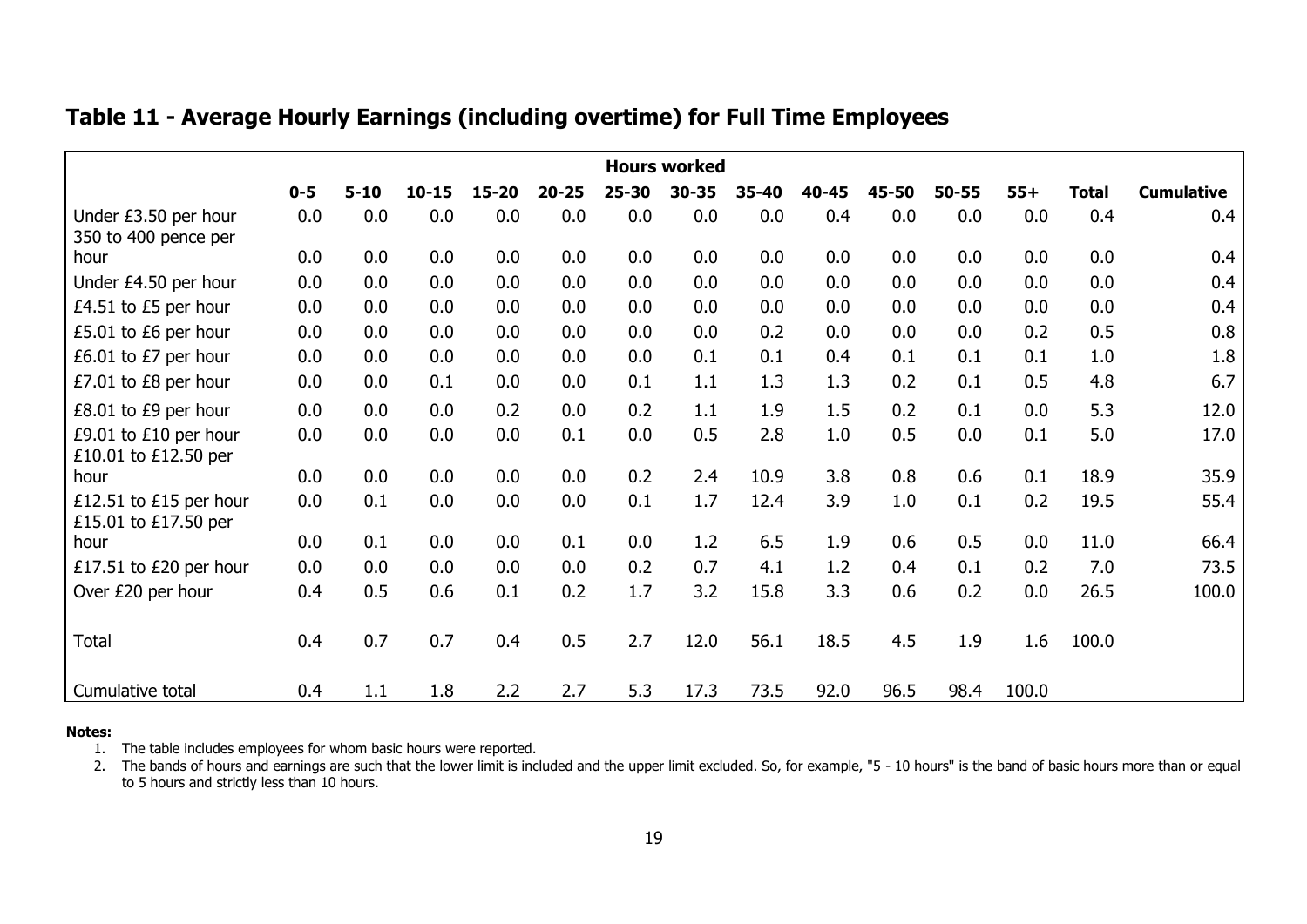# **Table 12 - Average Hourly Earnings (excluding overtime) for Full Time Employees**

|                                                | <b>Hours</b> |          |           |           |           |           |           |       |       |       |           |       |              |                   |
|------------------------------------------------|--------------|----------|-----------|-----------|-----------|-----------|-----------|-------|-------|-------|-----------|-------|--------------|-------------------|
|                                                | $0 - 5$      | $5 - 10$ | $10 - 15$ | $15 - 20$ | $20 - 25$ | $25 - 30$ | $30 - 35$ | 35-40 | 40-45 | 45-50 | $50 - 55$ | $55+$ | <b>Total</b> | <b>Cumulative</b> |
| Under £3.50 per hour                           | 0.0          | 0.0      | 0.0       | 0.0       | 0.0       | 0.0       | 0.0       | 0.0   | 0.4   | 0.0   | 0.0       | 0.0   | 0.4          | 0.4               |
| £3.50 to £4 per hour                           | 0.0          | 0.0      | 0.0       | 0.0       | 0.0       | 0.0       | 0.0       | 0.0   | 0.0   | 0.0   | 0.0       | 0.0   | 0.0          | 0.4               |
| \$4.01 £4.50 per hour                          | 0.0          | 0.0      | 0.0       | 0.0       | 0.0       | 0.0       | 0.0       | 0.1   | 0.0   | 0.0   | 0.0       | 0.0   | 0.1          | 0.5               |
| £4.51 to £5 per hour                           | 0.0          | 0.0      | 0.0       | 0.0       | 0.0       | 0.0       | 0.0       | 0.0   | 0.0   | 0.0   | 0.0       | 0.0   | 0.0          | 0.5               |
| £5.01 to £6 per hour                           | 0.0          | 0.0      | 0.0       | 0.0       | 0.0       | 0.0       | 0.0       | 0.2   | 0.0   | 0.0   | 0.0       | 0.0   | 0.2          | 0.7               |
| £6.01 to £7 per hour                           | 0.0          | 0.0      | 0.0       | 0.0       | 0.0       | 0.0       | 0.1       | 0.0   | 0.2   | 0.0   | 0.0       | 0.0   | 0.4          | 1.1               |
| £7.01 to £8 per hour                           | 0.0          | 0.0      | 0.1       | 0.0       | 0.1       | 0.1       | 1.1       | 1.8   | 1.6   | 0.2   | 0.1       | 0.2   | 5.5          | 6.5               |
| £8.01 to £9 per hour                           | 0.0          | 0.0      | 0.0       | 0.2       | 0.0       | 0.2       | 1.2       | 2.5   | 1.2   | 0.2   | 0.0       | 0.0   | 5.7          | 12.2              |
| £9.01 to £10 per hour<br>£10.01 to £12.50 per  | 0.0          | 0.0      | 0.0       | 0.0       | 0.1       | 0.0       | 0.7       | 4.1   | 1.3   | 0.2   | 0.0       | 0.0   | 6.5          | 18.8              |
| hour                                           | 0.0          | 0.0      | 0.0       | 0.0       | 0.0       | 0.2       | 2.9       | 12.4  | 3.3   | 0.4   | 0.2       | 0.1   | 19.5         | 38.3              |
| £12.51 to £15 per hour<br>£15.01 to £17.50 per | 0.0          | 0.1      | 0.0       | 0.0       | 0.0       | 0.1       | 2.2       | 15.0  | 3.4   | 0.2   | 0.0       | 0.0   | 21.1         | 59.4              |
| hour                                           | 0.0          | 0.1      | 0.0       | 0.0       | 0.1       | 0.0       | 1.3       | 5.6   | 1.1   | 0.1   | 0.2       | 0.0   | 8.6          | 68.0              |
| £17.51 to £20 per hour                         | 0.0          | 0.0      | 0.0       | 0.0       | 0.0       | 0.2       | 1.5       | 4.0   | 1.3   | 0.2   | 0.0       | 0.0   | 7.3          | 75.3              |
| Over £20 per hour                              | 0.4          | 0.8      | 0.2       | 0.5       | 0.0       | 1.6       | 3.0       | 15.6  | 2.2   | 0.4   | 0.0       | 0.0   | 24.7         | 100.0             |
| Total                                          | 0.4          | 1.1      | 0.4       | 0.7       | 0.4       | 2.5       | 14.1      | 61.5  | 16.0  | 2.1   | 0.6       | 0.4   | 100.0        |                   |
| Cumulative total                               | 0.4          | 1.5      | 1.8       | 2.5       | 2.9       | 5.5       | 19.5      | 81.0  | 97.0  | 99.0  | 99.6      | 100.0 |              |                   |

#### <span id="page-21-0"></span>**Notes:**

1. The table includes employees for whom basic hours were reported.

2. The bands of hours and earnings are such that the lower limit is included and the upper limit excluded. So, for example, "5 - 10 hours" is the band of basic hours more than or equal to 5 hours and strictly less than 10 hours.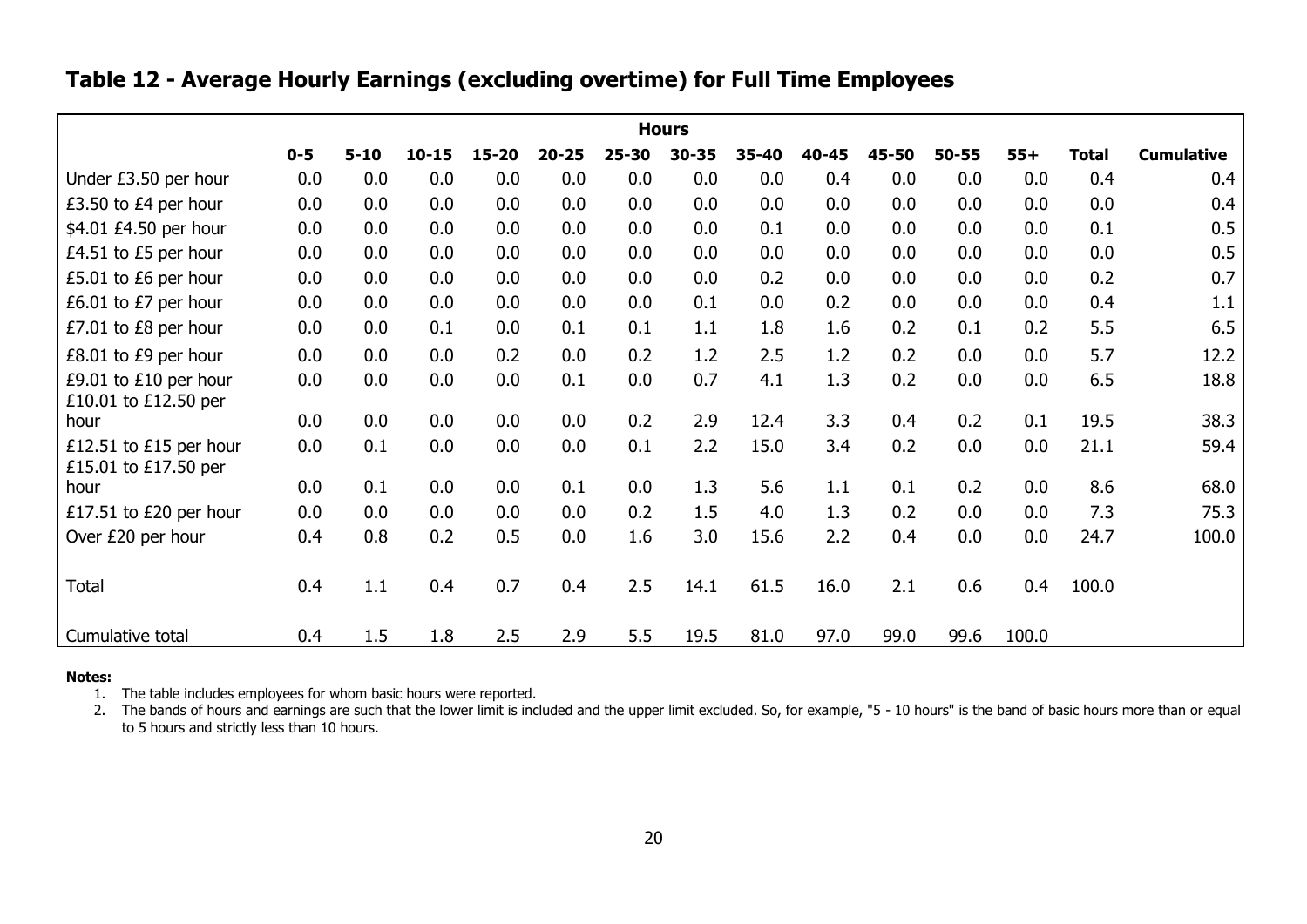# <span id="page-22-0"></span>**Table 13 - Response Rates**

| <b>Employers</b>                                        | Public        | Private | All   |  |  |  |  |
|---------------------------------------------------------|---------------|---------|-------|--|--|--|--|
| Sent                                                    | 9             | 561     | 570   |  |  |  |  |
| Received                                                | 9             | 556     | 565   |  |  |  |  |
| Response rate                                           | <i>100.0%</i> | 99.1%   | 99.1% |  |  |  |  |
|                                                         |               |         |       |  |  |  |  |
| <b>Employees</b>                                        |               |         |       |  |  |  |  |
|                                                         | Public        | Private | All   |  |  |  |  |
| Forms sent                                              | 409           | 1091    | 1500  |  |  |  |  |
| Forms returned                                          | 409           | 1085    | 1494  |  |  |  |  |
| Response rate                                           | <i>100.0%</i> | 99.5%   | 99.6% |  |  |  |  |
| Exempt (See questionnaire)                              |               |         | 200   |  |  |  |  |
|                                                         |               |         |       |  |  |  |  |
| Earnings affected by absence or on trainee/junior rates |               |         |       |  |  |  |  |
| Full-timers with reported hours                         |               |         |       |  |  |  |  |
| Part-timers with reported hours                         |               |         |       |  |  |  |  |
| Zero-hours employees                                    |               |         |       |  |  |  |  |
| Total returned                                          |               |         | 1494  |  |  |  |  |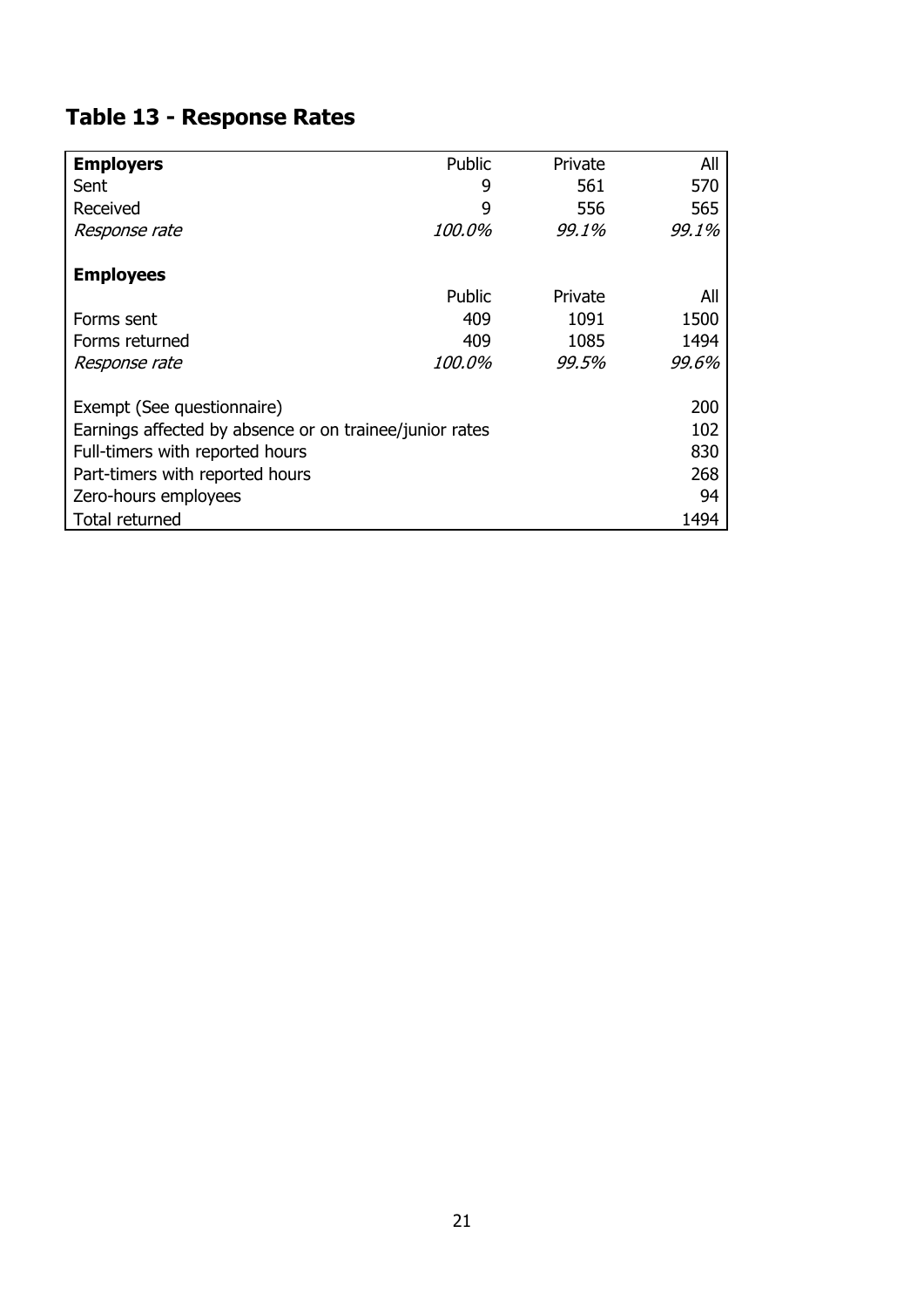# <span id="page-23-0"></span>**Appendix One – Earnings Survey 2016 Questionnaire**

The text below is taken from the online questionnaire. Employers also had the option to complete a paper form.

The completed paper form was to be returned by 3 October 2016 to:- Economic Affairs, Cabinet Office, Government Office, Bucks Road, Douglas, Isle of Man, IM1 3PN.

**Earnings Survey 2016** - A compulsory inquiry under the Statistics Act 1999.

Form to be submitted by **3 October 2016**.

### **Confidential**

The email or letter you received contained your employee's name and a corresponding 4 digit ID number (generated by us). Enter the 4 digit number below and fill in the details for that employee.

If your email or letter contained multiple employees, then you must fill in a separate form for each employee.

Please enter the employee ID number

On 14 June 2016, was the person a paid employee in your organisation, working in the Isle of Man and receiving a salary or wage?

Please provide the following information about the employment, earnings and hours of the employee named on the email, for the pay week (or longer period used for pay purposes) that included 14 June 2016.

Please read the attached help texts before answering relevant questions.

### **1 Gender and year of birth**

- (a) What is the employee's gender?
- (b) What is the employee's year of birth?

### **2 Occupation**

- (a) What is the employee's job title (if any)?
- (b) Give a short description of the work this employee does.
- (c) How long has the employee worked in this job in your organisation?
- (d) Was the employee employed on a permanent basis?

### **3 Payment period and hours of work**

(a) Please select the length of the pay-period you will use to give details of the employee's earnings which includes the 14 June 2016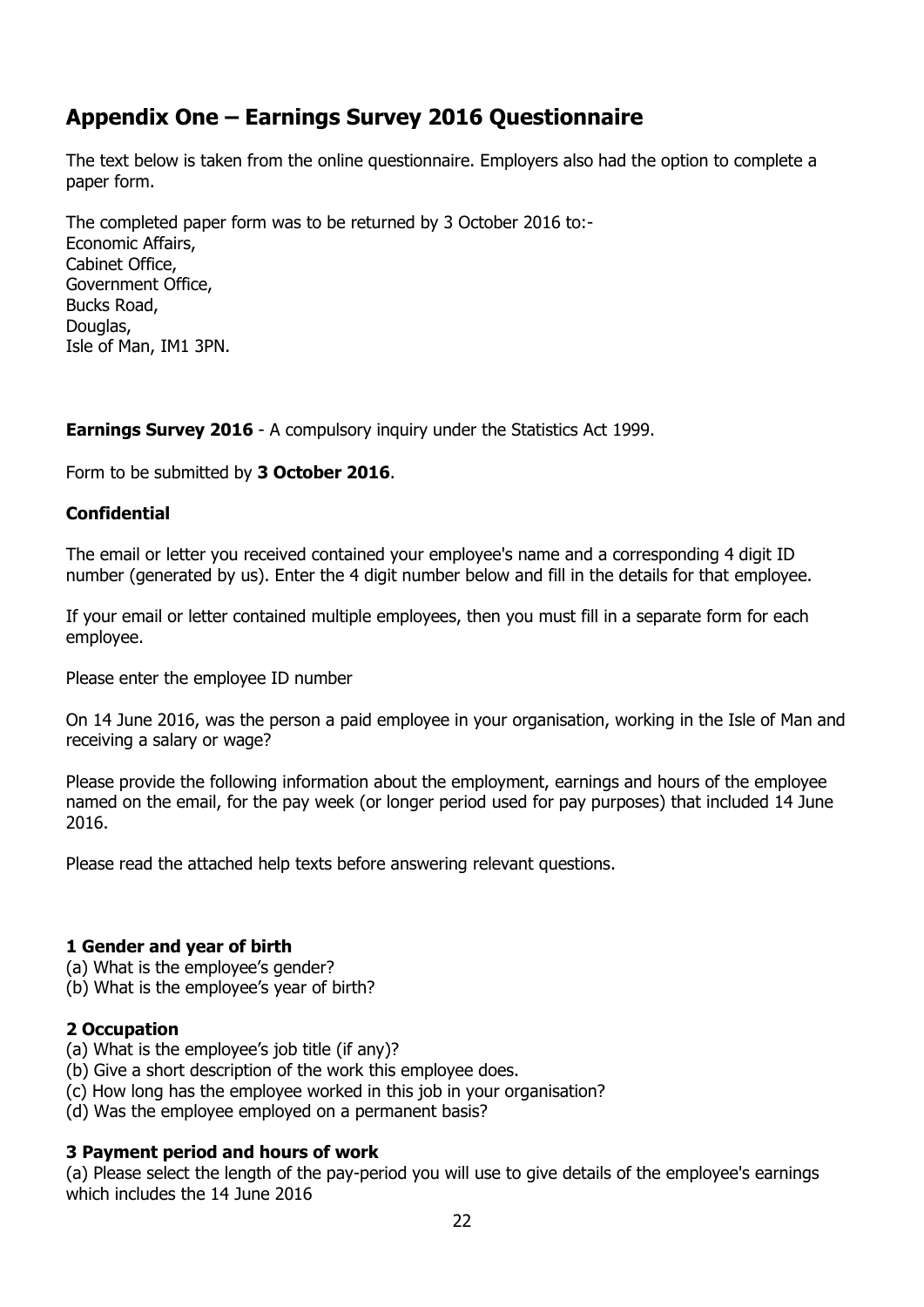(b) How many hours, EXCLUDING OVERTIME AND MAIN MEAL BREAKS, did the employee work IN THE PAY PERIOD SELECTED IN 3(a)

(c) Is the employee regarded as full-time or part-time?

### **4 Earnings**

Please show by entering the amounts in the appropriate boxes, how the employee's pay for the payperiod, including 14 June, was made up.

All responses to the remaining questions in section 4 should be for the pay period given at 3a. For example, if your pay period is four weeks then please give pay and hours relating to four weeks.

(a) Basic pay for the period including 14 June 2016 (Enter  $E+p$ . If none, enter '0.00')

(b) The actual hours of overtime worked in excess of normal basic hours reported at 3(b). (e.g. if 4 additional hours were worked at time and a half, enter 4 not 6)

(c) Overtime earnings - the full amount for the period, not just the premium element. (Enter in  $E+p$ . If none, enter '0.00')

**Incentive payments** - e.g. piecework, bonuses (including profit sharing), commission, productivity and other incentive payments.

(d) Where the incentive payment is made regularly, enter the fraction of that regular payment which relates to the pay period selected in 3(a) (i.e One week, two weeks, three weeks, four weeks, five weeks, calendar month). (Enter £+p. If none, enter '0.00')

(e) Where the incentive payment is a one off, enter the fraction of that incentive payment which relates to the pay period selected in 3(a) (i.e. One week, two weeks, three weeks, four weeks, five weeks, calendar month). (Enter  $E+p$ . If none, enter '0.00')

### **Shift premium etc. payments**

(f) Premium payments (not total pay) for shift work disturbances, and for night work or weekend work where these are not treated as overtime. (Enter £+p. If none, enter '0.00')

(g) How much pay did the employee receive for other reasons in the pay period? (Enter in  $E+$ p. If none, enter '0.00')

(h) TOTAL GROSS PAY for the pay-period (items  $(a,c,d,e,f,\& q)$ 

(i) Were the employee's earnings for the pay-period affected by absence? (For example because of sickness, holiday or other absence, short-time working or the employment lasting only part of the period.)

(i) Were the employee's earnings for the pay-period affected by absence? (For example because of sickness, holiday or other absence, short-time working or the employment lasting only part of the period.)

(j) Is the employee regarded as being paid on adult rates or on trainee/junior rates?